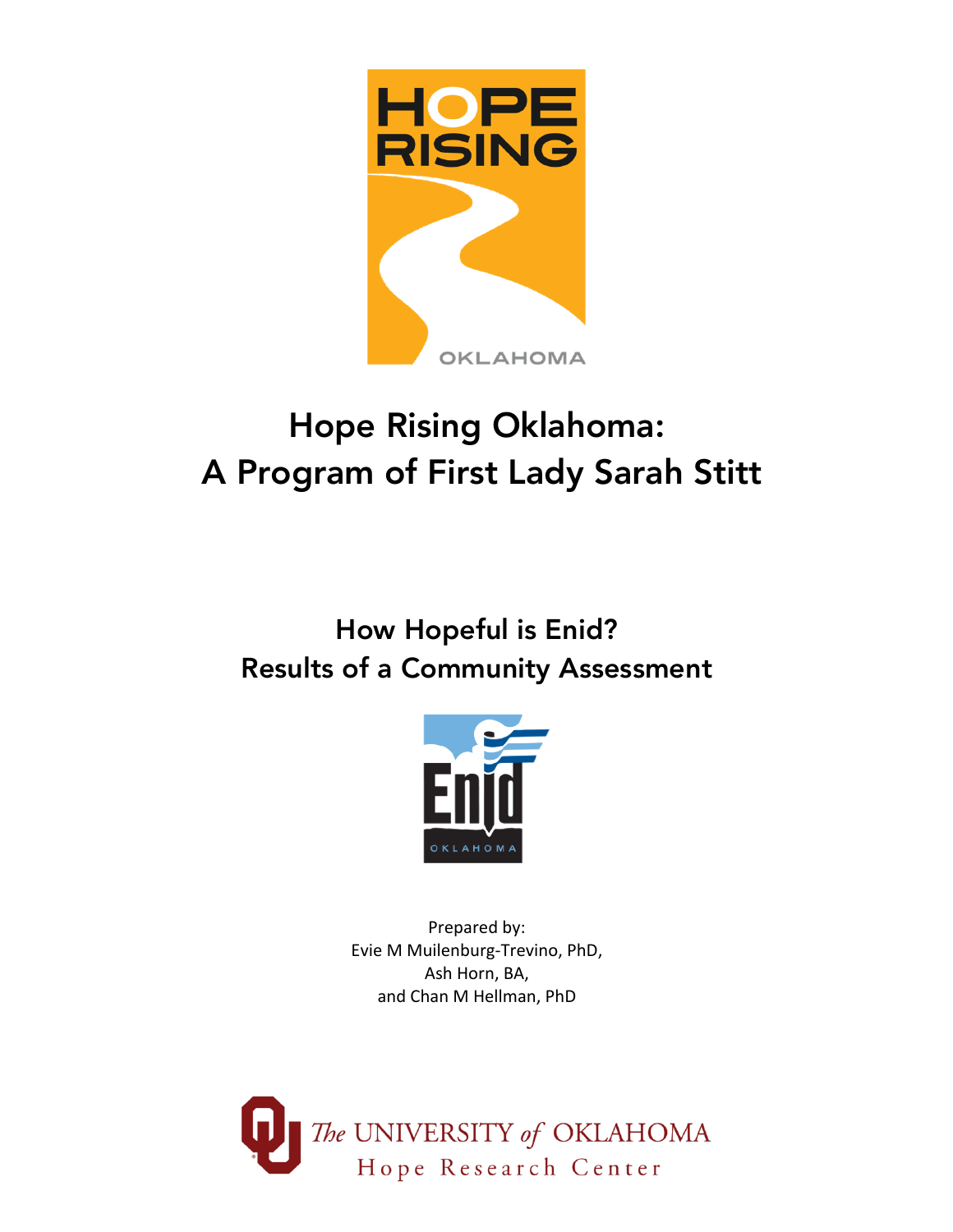#### How How Hopeful is the Enid Community? How Hopeful is Enid?

#### Introduction: Hope Rising and the Enid Community

Through an alliance between the Sarah Stitt Hope Foundation and the University of Oklahoma's Hope Research Center, Hope Rising Oklahoma empowers people, families and communities to better their lives through the science of hope. The vision of Hope Rising Oklahoma is for the state to become a beacon of hope to the nation and world.

The Enid community has joined with Hope Rising Oklahoma to become a hope centered community. Residents of Garfield County were invited to complete an anonymous Hope Survey. A total of 930 residents in the Enid community completed the Hope Survey. Results from this study will be used to develop hope centered strategies to improve the community.

#### Hope Theory

Hope theory is a future-oriented motivational construct that assumes individuals have a desire for goal attainment. Hope is the belief that the future will be better, and you have the power to make it happen (Snyder et al., 1991; Snyder, 2002; Gwinn & Hellman, 2018). It is the essence of goal directed thinking and behavior. Hope has three components: goals, pathways, and agency. A goal is something that a person desires. Pathways and agency work mutually together so that an individual can reach a desired goal. Pathways refers to the mental strategies a person should take to reach a goal. Obstacles may arise, however, and an individual must have alternate routes in order to overcome these barriers. Agency refers to a person's willpower or mental energy to pursue those pathways. This is a continual process until the desired goal is met. Pathways thinking works in conjunction with agentic thinking so

that a person stays motivated despite setbacks. The process is reciprocal and additive. And ultimately, hope produces more hope. A high hope person can identify a desired goal, find specific strategies for goal attainment, and have the mental energy to pursue pathways toward the goal.



Hopeful people are more likely to flourish. They can identify viable pathways and maintain motivation toward their goals. Hopeful people are better able to cope with stress, have increased physical and psychological health, and have healthier interpersonal relationships (Cheavens et al., 2005; Roesch et al., 2010; Rand & Cheavens, 2012).

#### Collective Hope

Collective hope is a belief in the community to set a common vision, generate pathways to that vision and focus collective willpower to pursue that vision. Research has demonstrated a strong association with social action, team cohesion, communication and trust in leadership (Schaefer & Hellman, 2017).

#### Purpose of Report

The purpose of the present report is to present the community hope assessment findings for the Enid community. The goal is to understand, "How hopeful is Enid" as leaders take steps to make Enid a hopeful community. Results are presented in graphs and tables.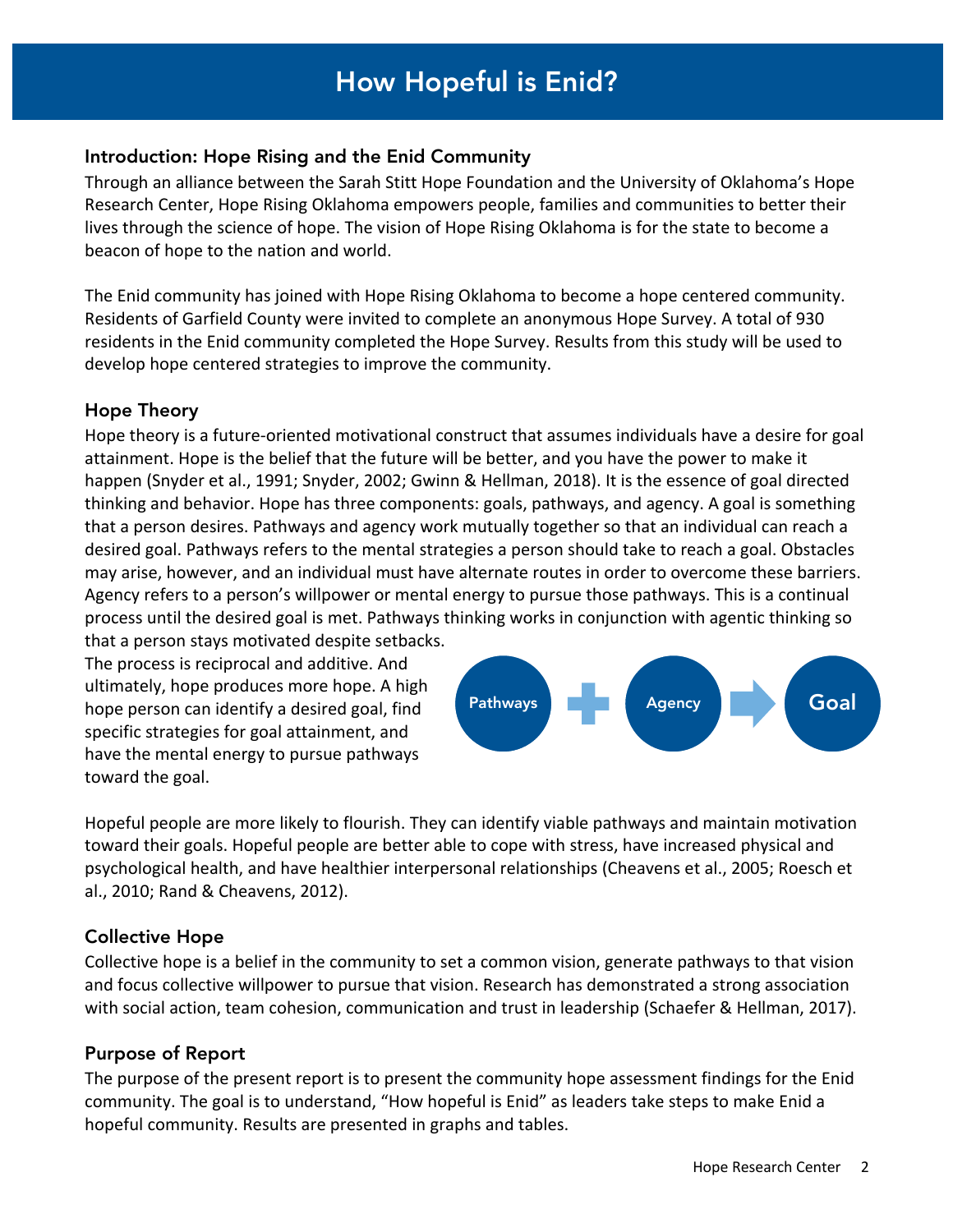## **Demographics**

The following demographics were collected as part of the Hope Rising Survey: age, gender, educational background, race, number of children in household, household income, zip code, living in city limits and housing status. A total of 930 participants completed the survey.





### Education



Race



**Percent of Responses**

## Number of Children



### Household Income

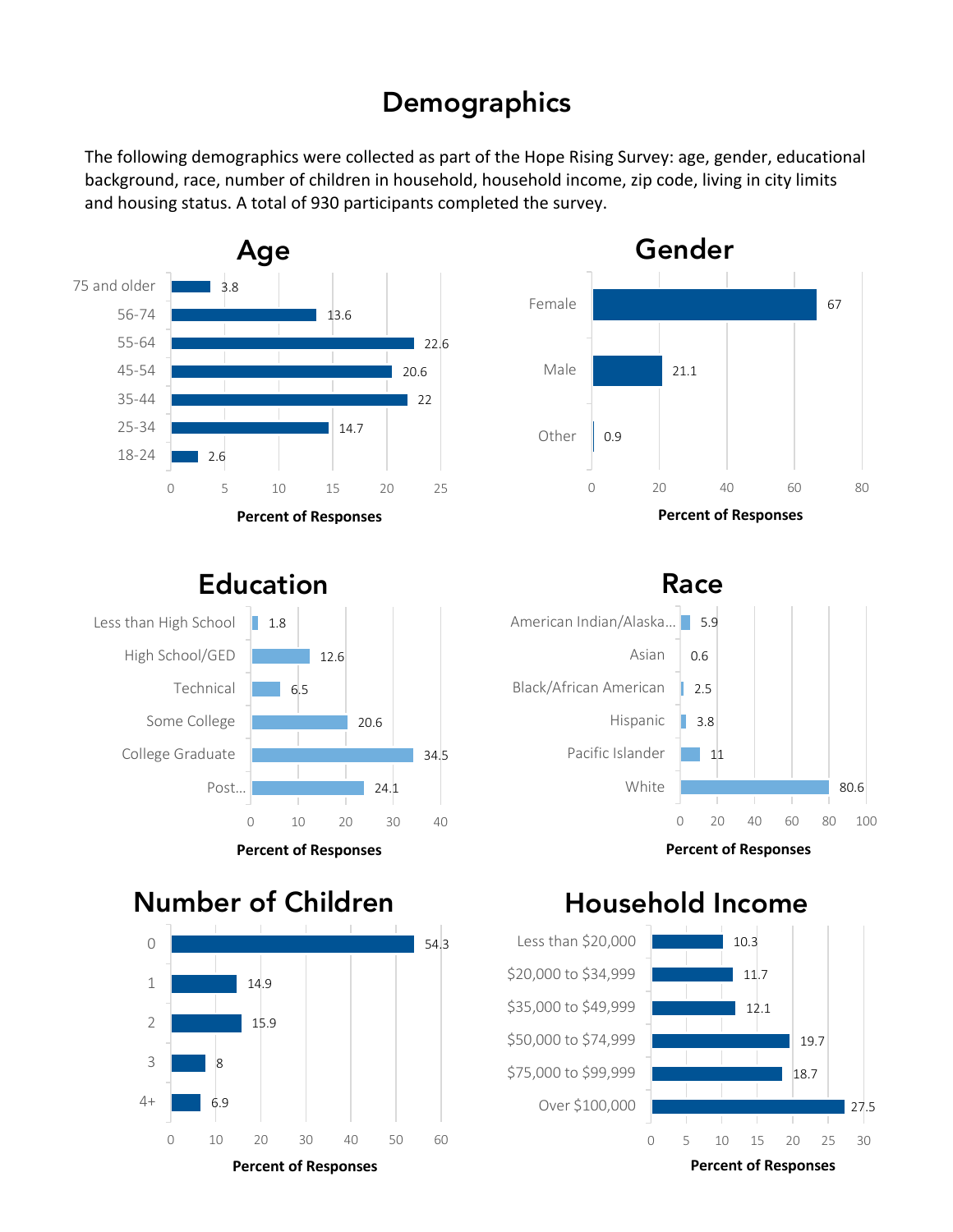## Respondents by Zip Code



The graph above shows the number of respondents by zip code. A total of 787 respondents reside in the following two zip codes: 73701 and 73703. The graph below illustrates that 82.6% of respondents live inside city limits while 17.4% live outside city limits. Regarding housing status, 74.6% own their own home and 20.8% rent.

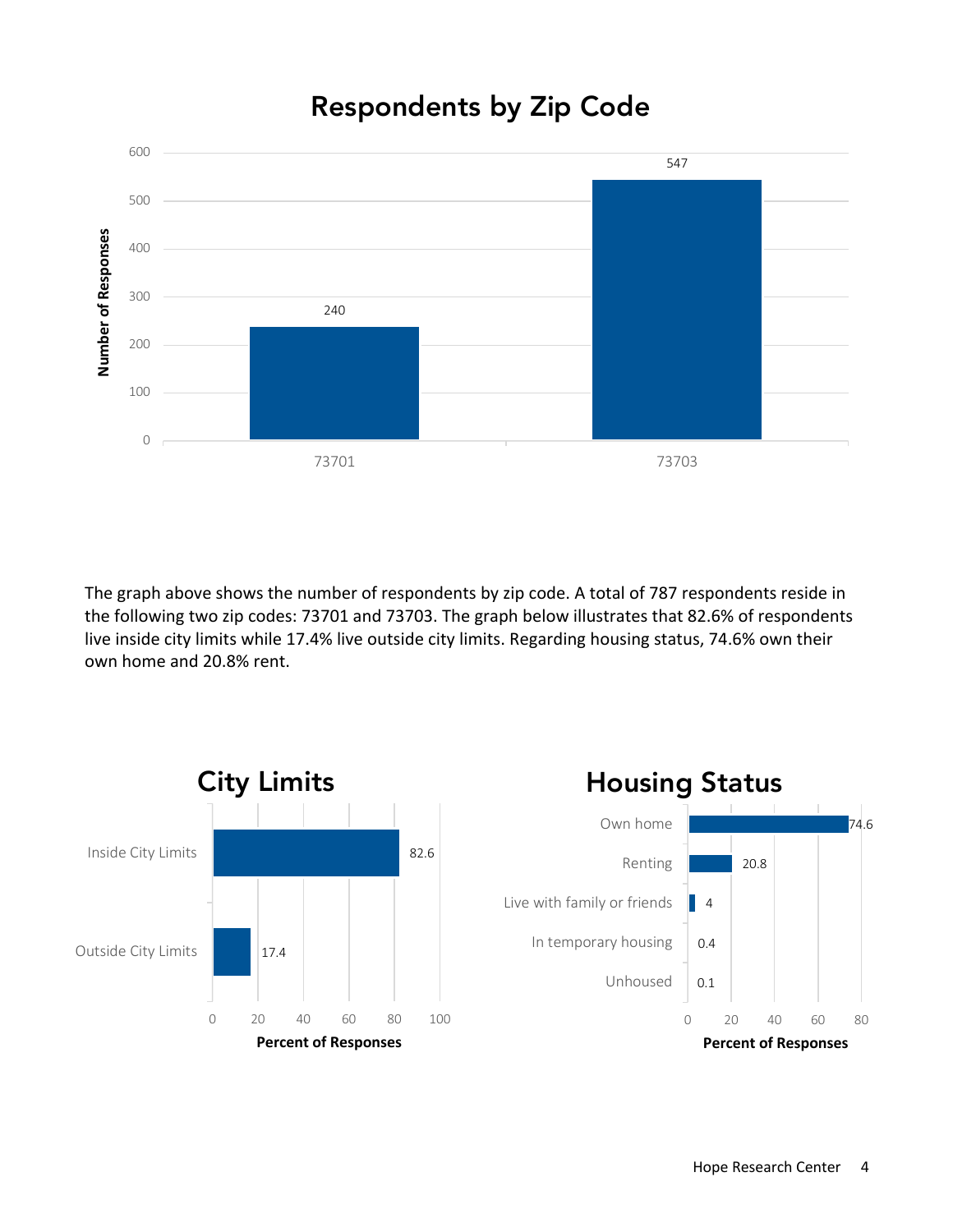## Enid Community Hope

Hope scores by category are presented below for the Enid Community.



## Hope Category

Of all respondents (N=876), the vast majority have moderate hope (44.3%) and high hope (43.3%). A total of 11.1% have slight hope and 1.4% have no/low hope. The graph below illustrates average hope scores for each zip code. The overall average hope score is considered moderate hope (m=51.65).

Hope is the belief that the future will be better than today, and you have the power to make it so.



## Average Hope by Zip Code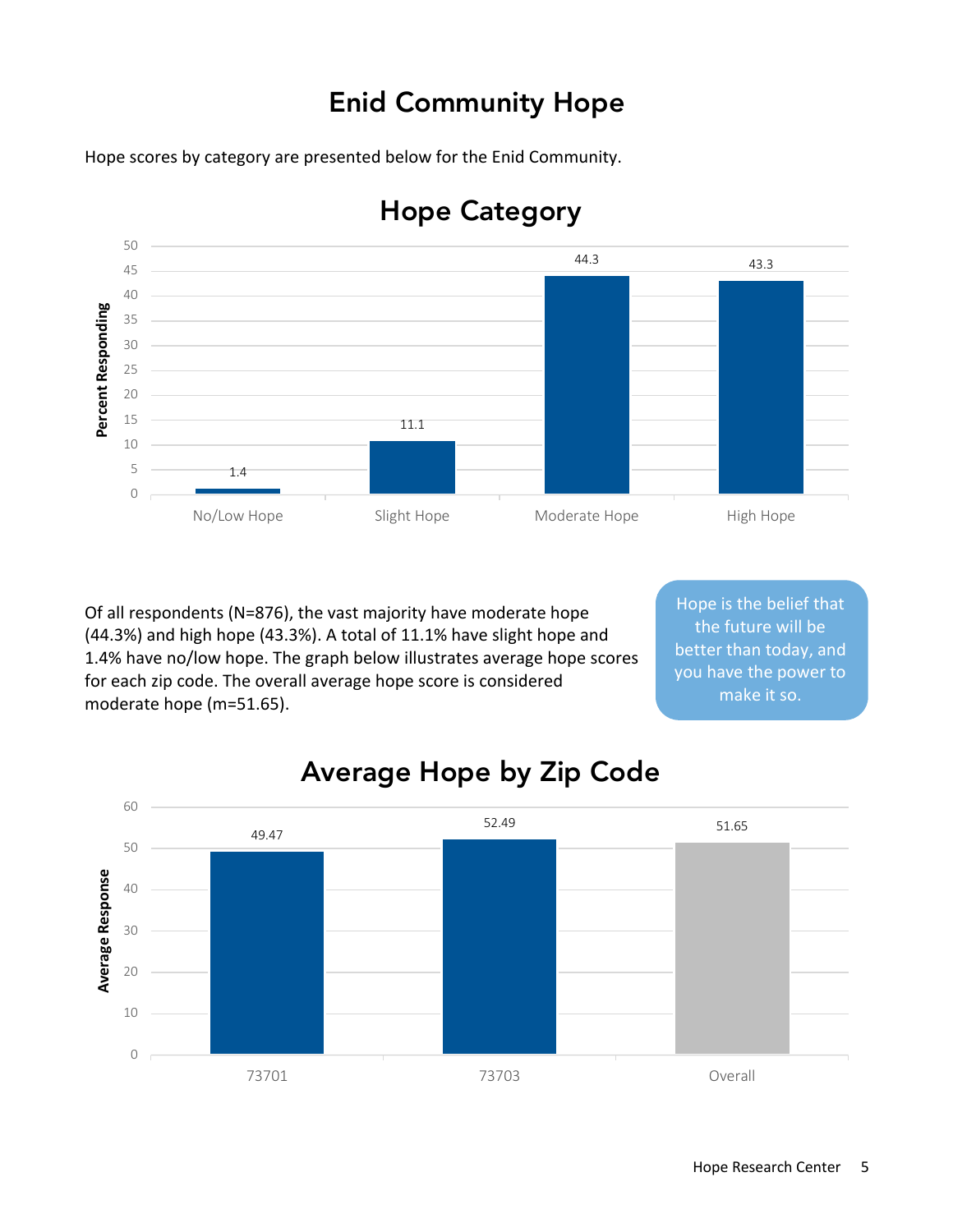## Enid Community Collective Hope

Collective Hope scores by category are presented below for the Enid Community.



## Collective Hope

Of all respondents (N=890), the majority have high collective hope (62.2%). A total of 20.7% have low hope and 17.1% have moderate hope. The graph below illustrates average collective hope scores for each zip code. The overall average collective hope score is considered high collective hope (m=24.24)

Collective Hope is having a shared vision of the future (goals) and collective agreement on strategies (pathways) to pursue that vision in addition to a unified focus (willpower).



## Average Collective Hope by Zip Code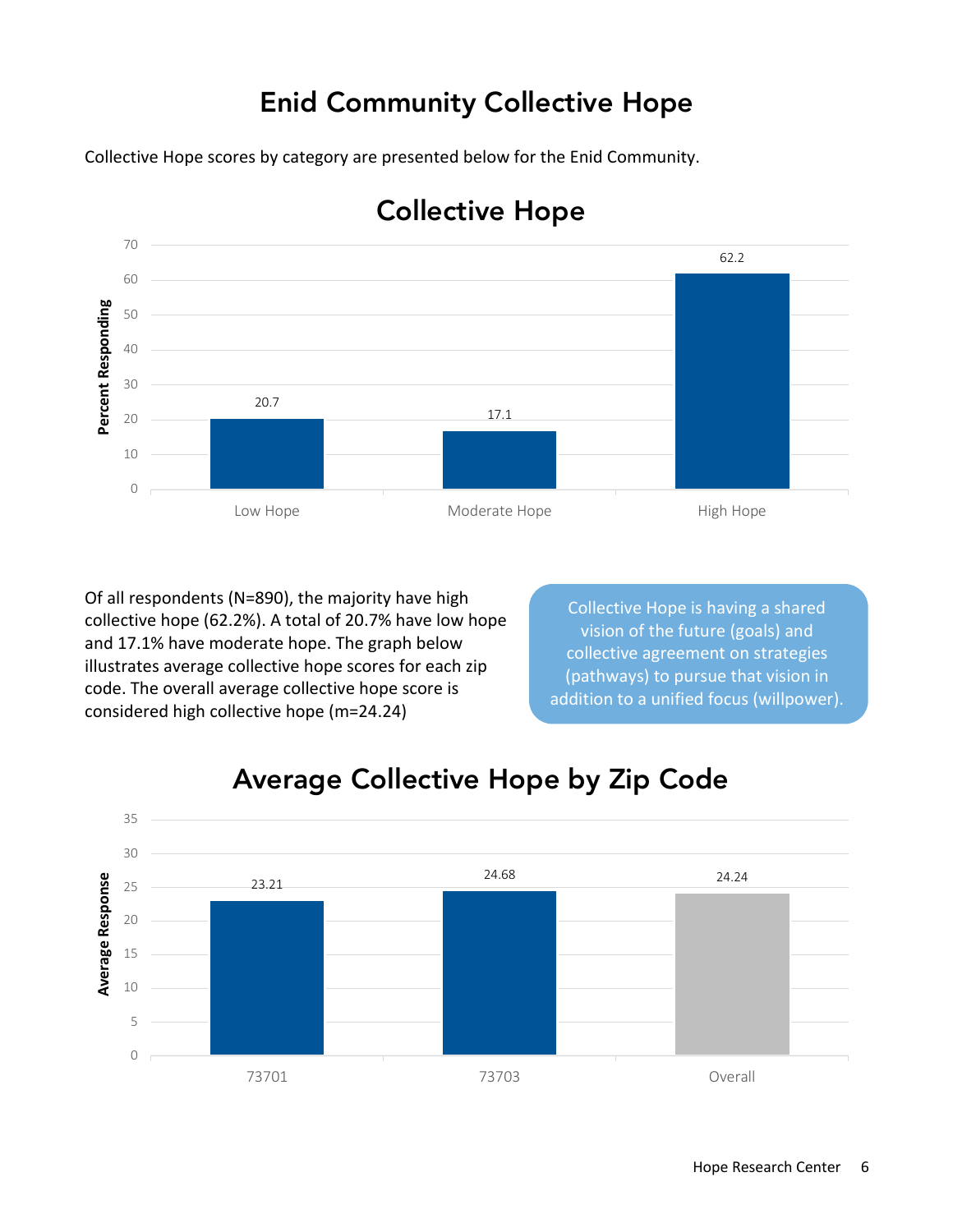## Enid Community Happiness

Happiness scores by frequency are presented below for the Enid Community.



## Happiness

Of all respondents (N=879), 29.7% responded Very Happy person, 31.7% responded Happy and 22.4% responded Moderate. The graph below illustrates average happiness scores for each zip code. The overall average happiness score is considered Happy (m=5.67).

Happiness was measured with the statement: In general, I consider myself (1) not a happy person to (7) a very happy person.



## Average Happiness by Zip Code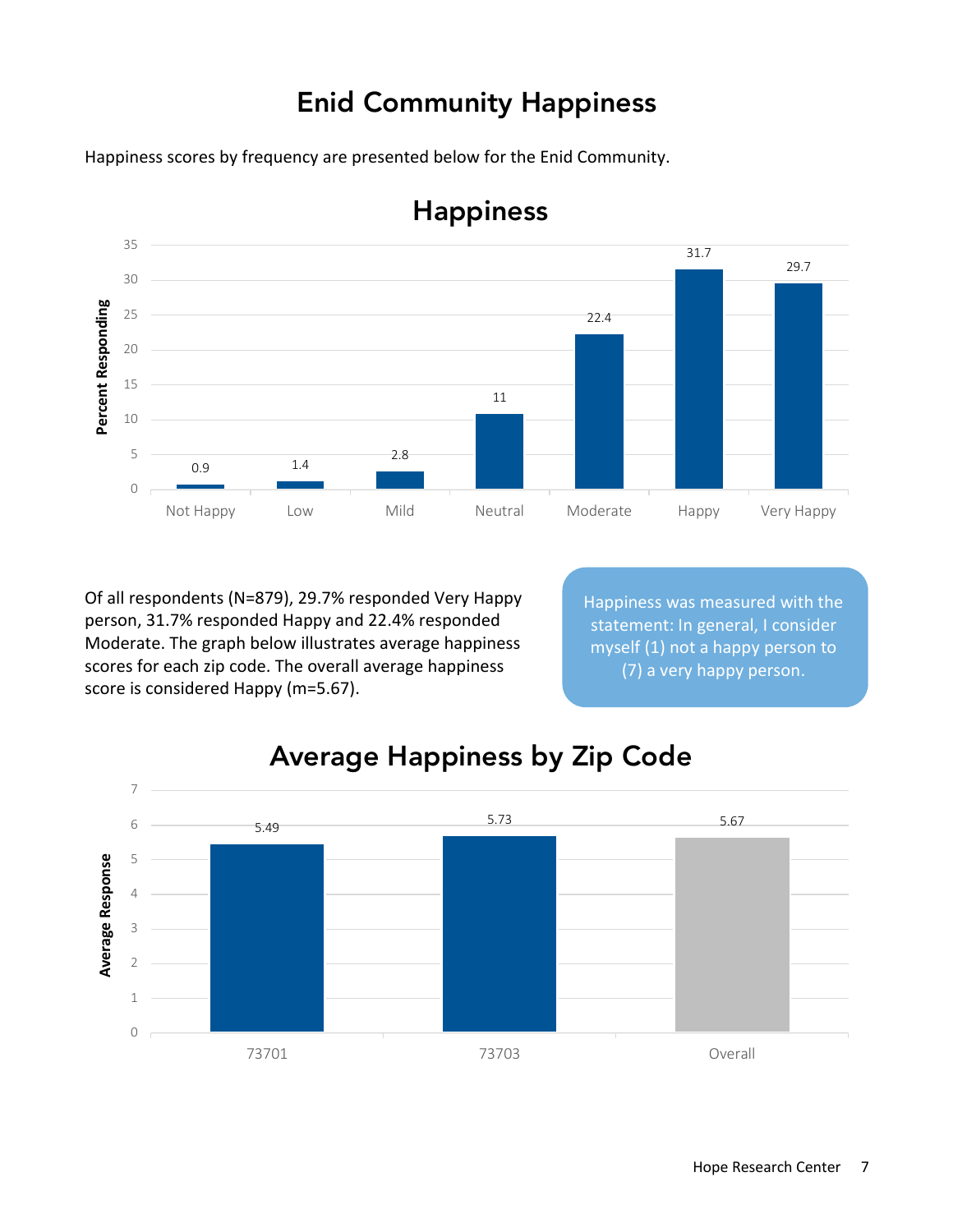## Enid Community Life Satisfaction

Life Satisfaction scores by frequency are presented below for the Enid Community.



## Life Satisfaction

Of all respondents (N=900), regarding life satisfaction, 10% responded Best Life, 17.8% responded 9 and 28.4% responded 8. The graph below illustrates average happiness scores for each zip code. The overall average happiness score is 7.13.

Life Satisfaction was measured with the following item: Imagine a ladder with steps numbered from zero (worst life) to ten (best life). Where would you put yourself?



## Average Life Satifaction by Zip Code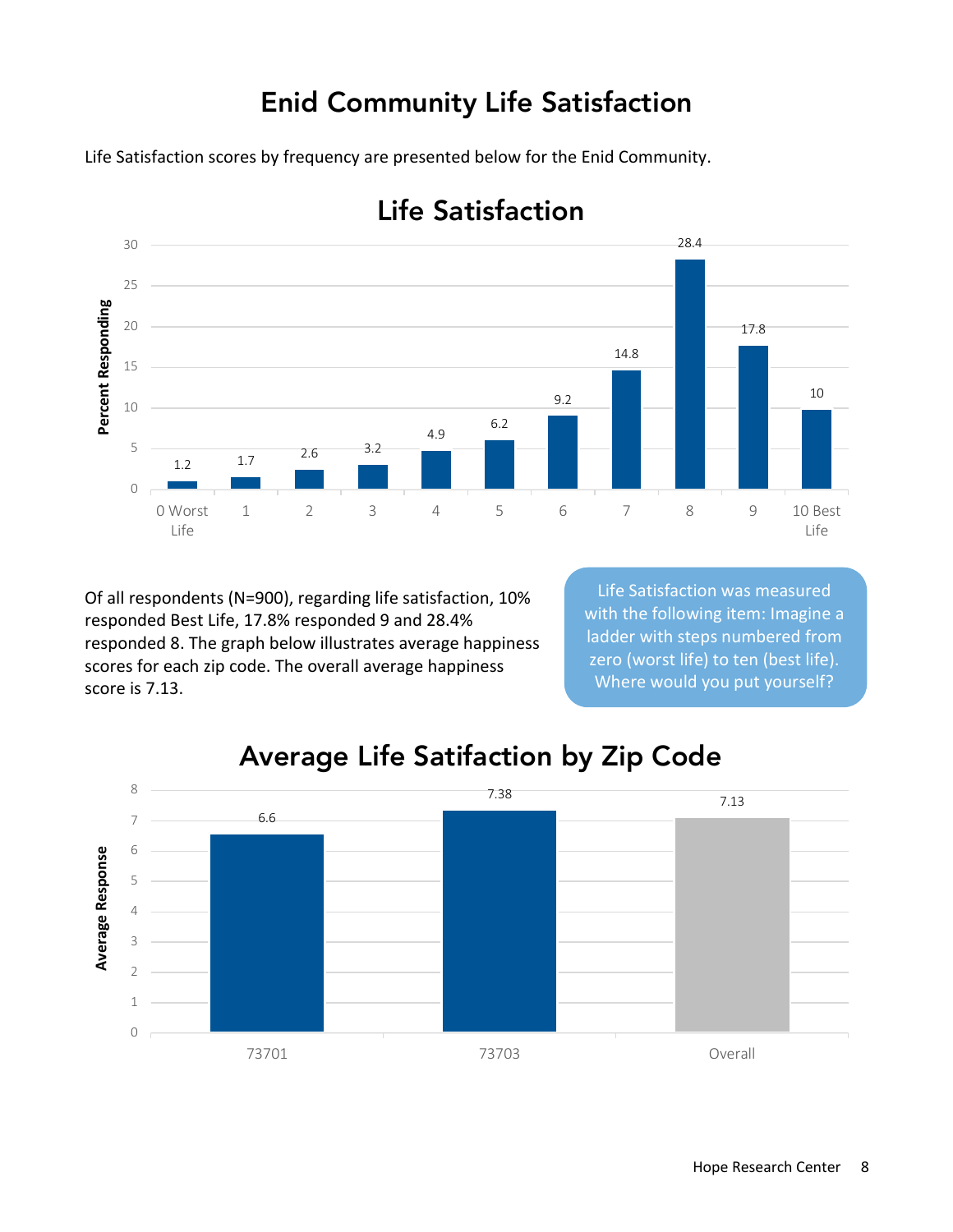## Social Connectedness

A series of social connectedness items were presented. Responses are illustrated below.



I have people in my community I

I know how to access social and community resources when I need





**Percent Responding**

Enid is a hopeful place.



I trust my community leaders to do the right thing.

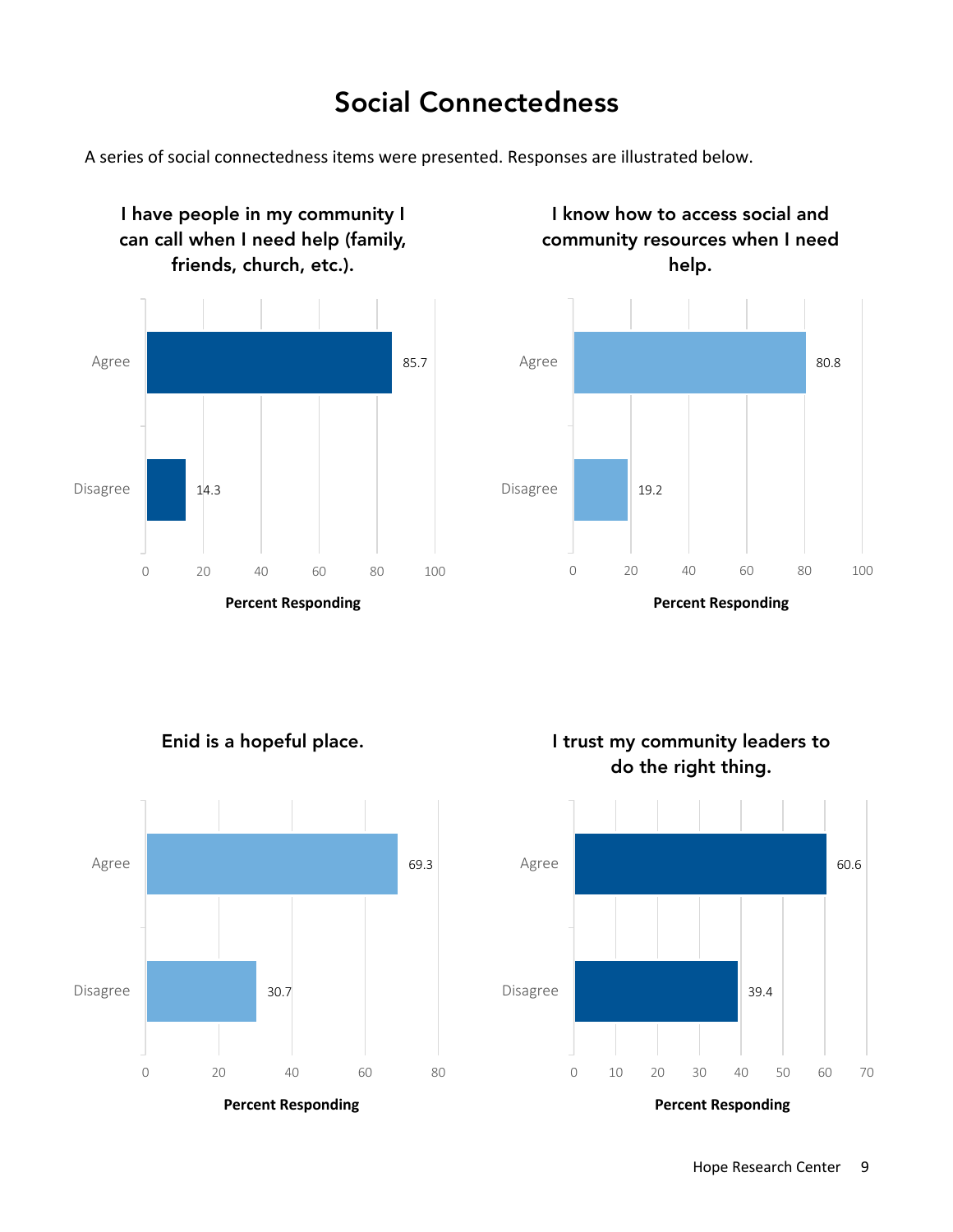## Enid Community Access to Transportation

Access to Transportation scores by frequency are presented below for the Enid Community.



Access to Transportation

Of all respondents (N=891), 41.5% have excellent access to transportation and 31.1% have good access to transportation. A total of 17.8% have fair access and 9.5% have poor access. The graph below illustrates average access to transportation scores for each zip code. The overall average access to transportation score is considered good (m=3.05).

### Average Access to Transportation by Zip Code

![](_page_9_Figure_6.jpeg)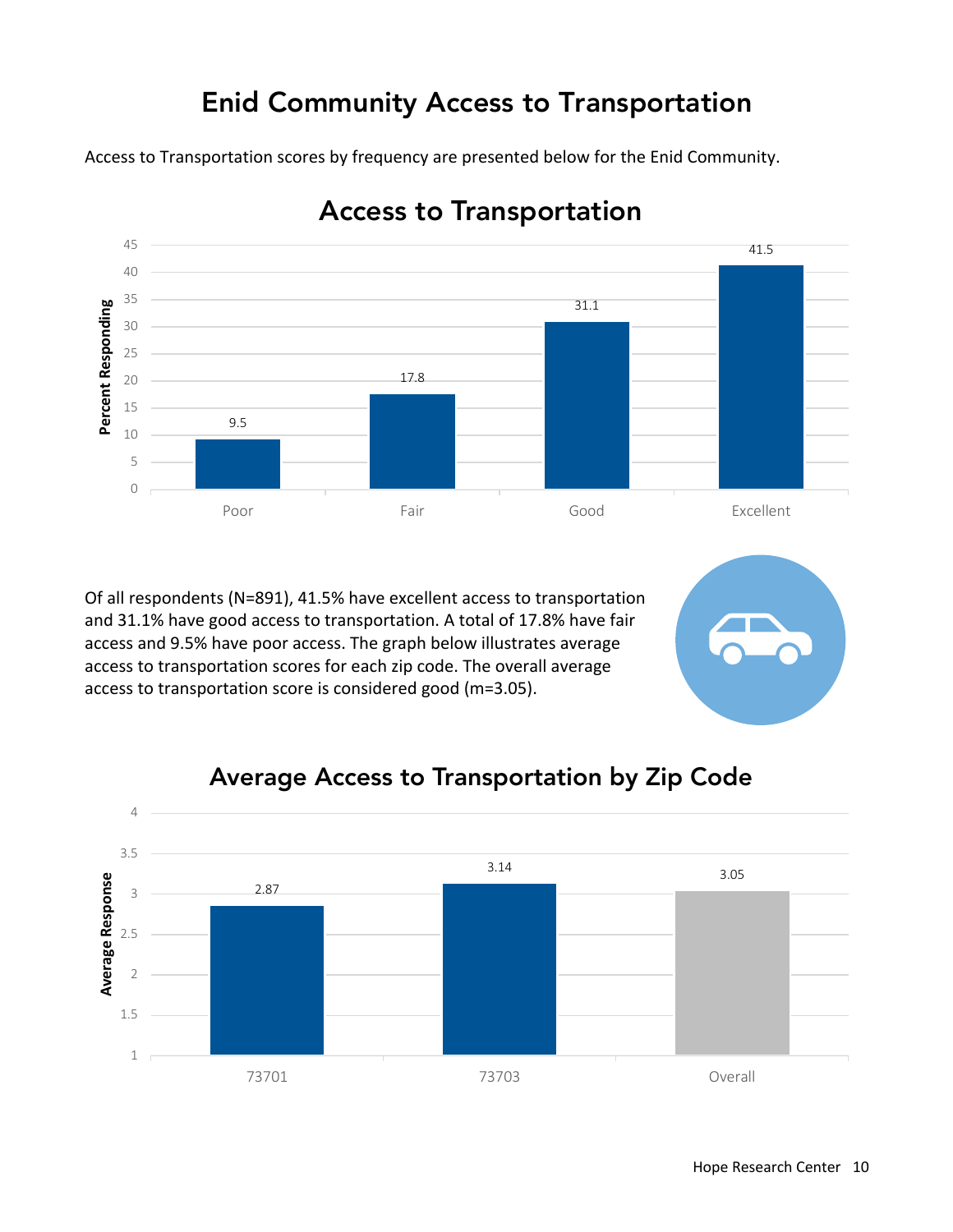## Enid Community Ability to Obtain Nutritious Food

Ability to obtain nutritious food scores by frequency are presented below for the Enid Community.

![](_page_10_Figure_2.jpeg)

## Ability to Obtain Nutritious Food

Of all respondents (N=894), 42.5% have an excellent ability to obtain nutritious food and 34.9% have a good ability to obtain nutritious food. A total of 15.4% have a fair ability and 7.2% have a poor ability. The graph below illustrates average ability to obtain nutritious food scores for each zip code. The overall average ability to obtain nutritious food score is considered good (m=3.13).

#### 4 3.5 3.22 3.13 Average Response **Average Response** 2.96 3 2.5 2 1.5 1 73701 73703 Overall

#### Average Abillity to Obtain Nutritious Food by Zip Code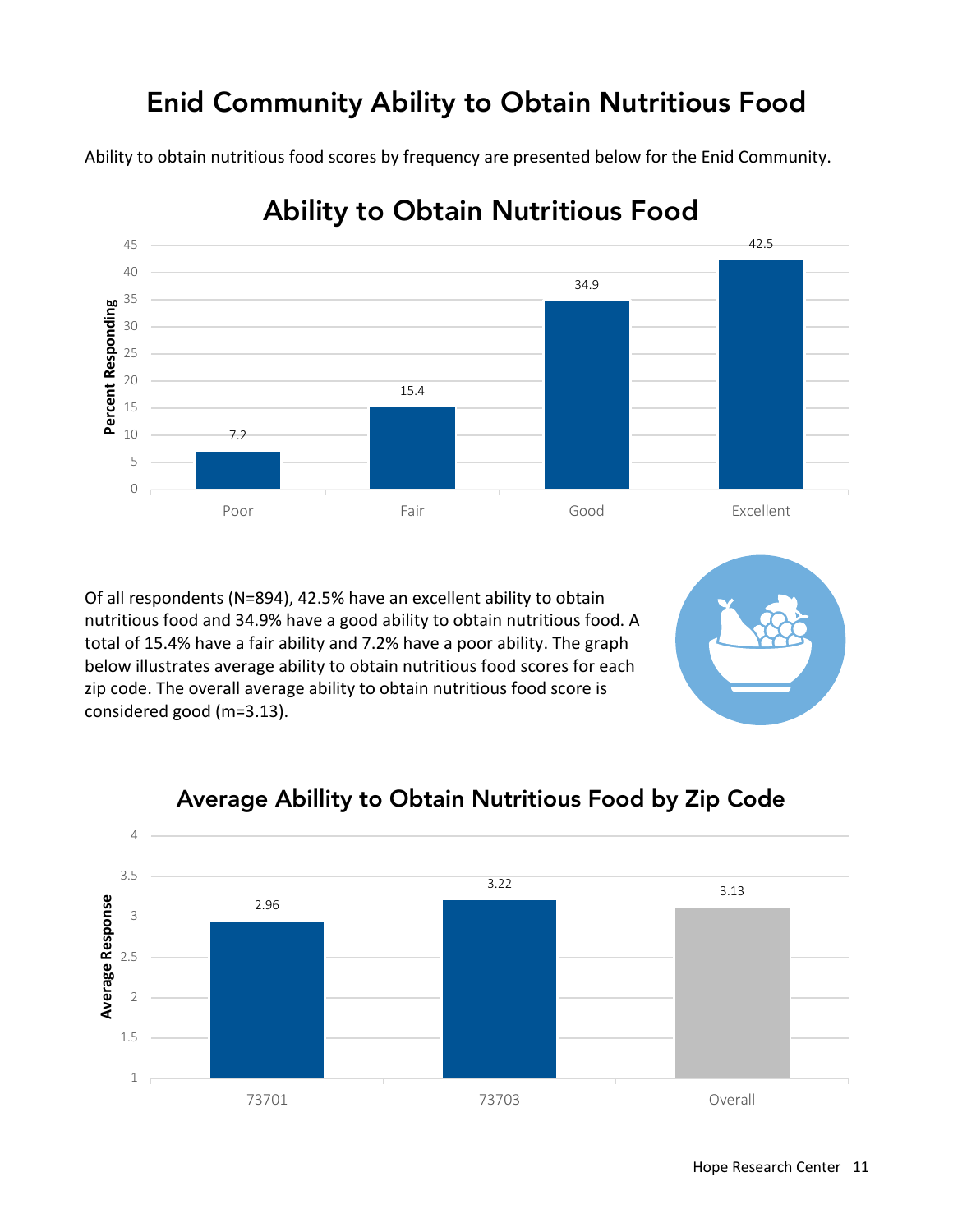## Enid Community Access to Clean/Safe Water

Access to clean/safe water scores by frequency are presented below for the Enid Community.

![](_page_11_Figure_2.jpeg)

Access to Clean/Safe Water

Of all respondents (N=894), 45.9% have excellent access to clean/safe water and 37.0% have good access to clean/safe water. A total of 12.3% have fair access and 4.8% have poor access. The graph below illustrates average access to clean/safe water for each zip code. The overall average access to clean/safe water score is considered good (m=3.24).

### Average Access to Clean/Safe Water by Zip Code

![](_page_11_Figure_6.jpeg)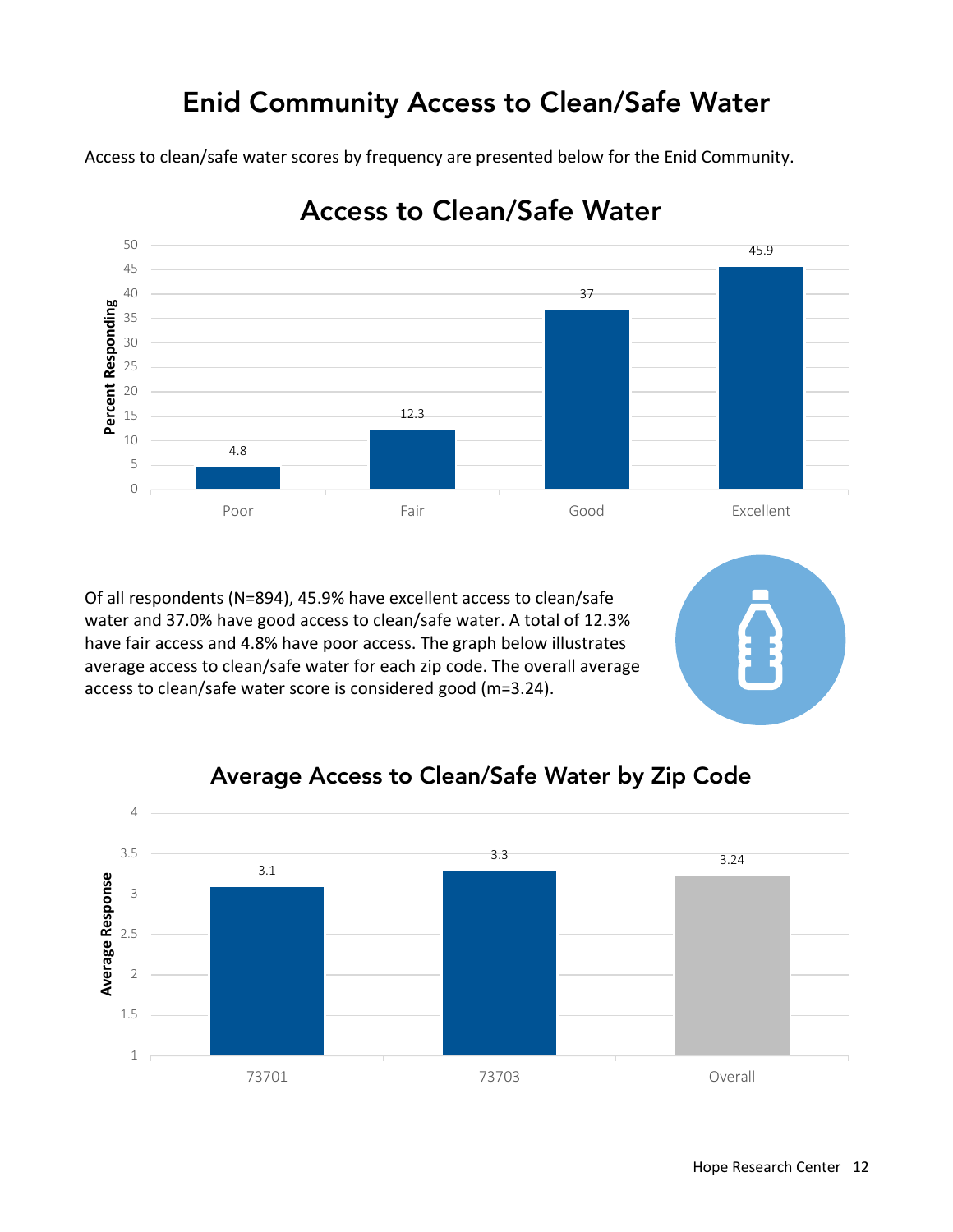## Enid Community Neighborhood Safety

Neighborhood safety scores by frequency are presented below for the Enid Community.

![](_page_12_Figure_2.jpeg)

## Neighborhood Safety

Of all respondents (N=895), 36.3% have excellent neighborhood safety and 43.5% have good neighborhood safety. A total of 14.1% have fair neighborhood safety and 6.1% have poor neighborhood safety. The graph below illustrates average neighborhood safety for each zip code. The overall average neighborhood safety score is considered good (m=3.10).

![](_page_12_Figure_5.jpeg)

### Average Neighborhood Safety by Zip Code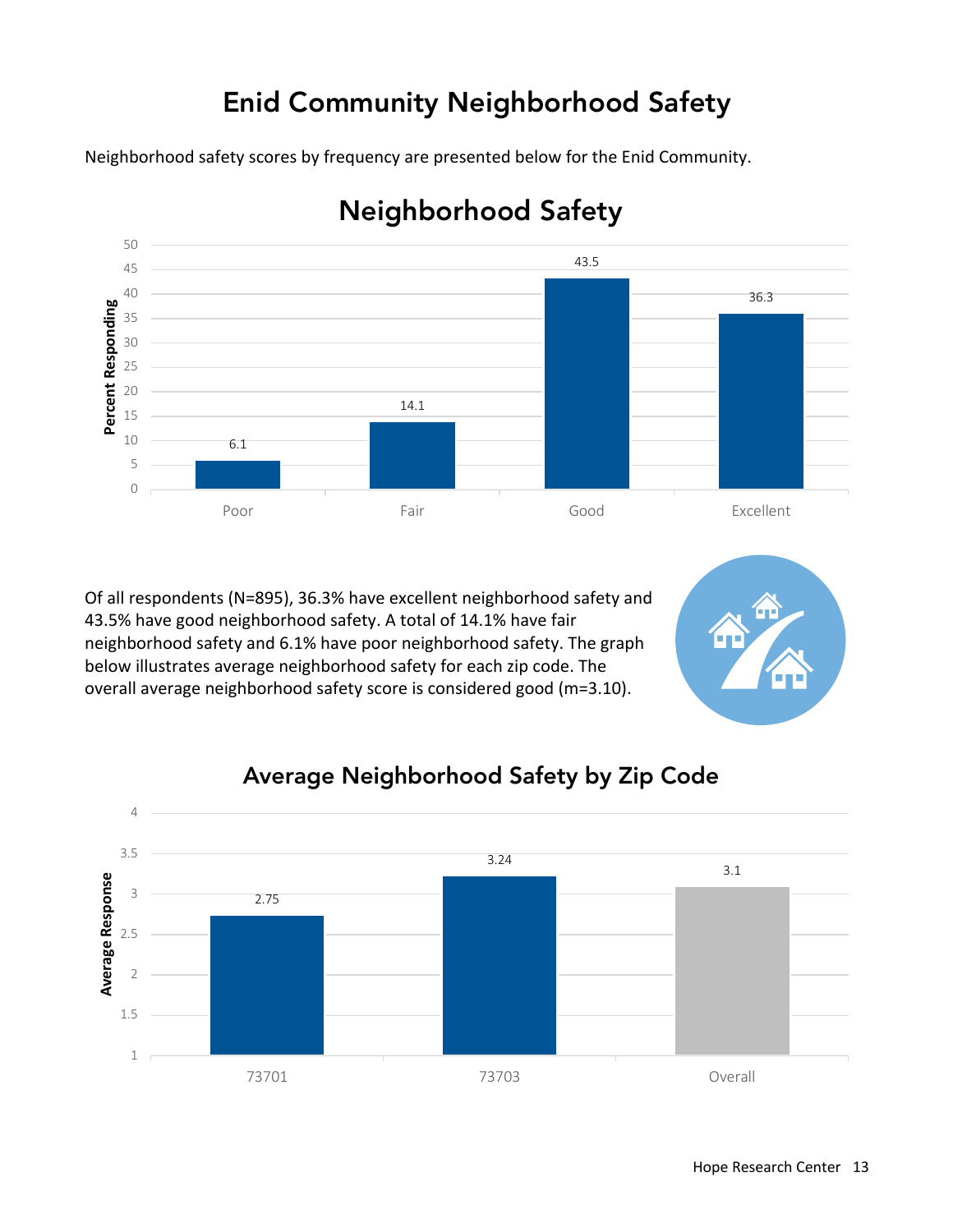## Enid Community Housing Affordability

Housing affordability scores by frequency are presented below for the Enid Community.

![](_page_13_Figure_2.jpeg)

## Housing Affordability

Of all respondents (N=901), 18.4% have excellent housing affordability and 41.8% have good housing affordability. A total of 26.4% have fair housing affordability and 13.3% have poor housing affordability. The graph below illustrates average housing affordability for each zip code. The overall average housing affordability score is considered good (m=2.65).

### Average Housing Affordability by Zip Code

![](_page_13_Figure_6.jpeg)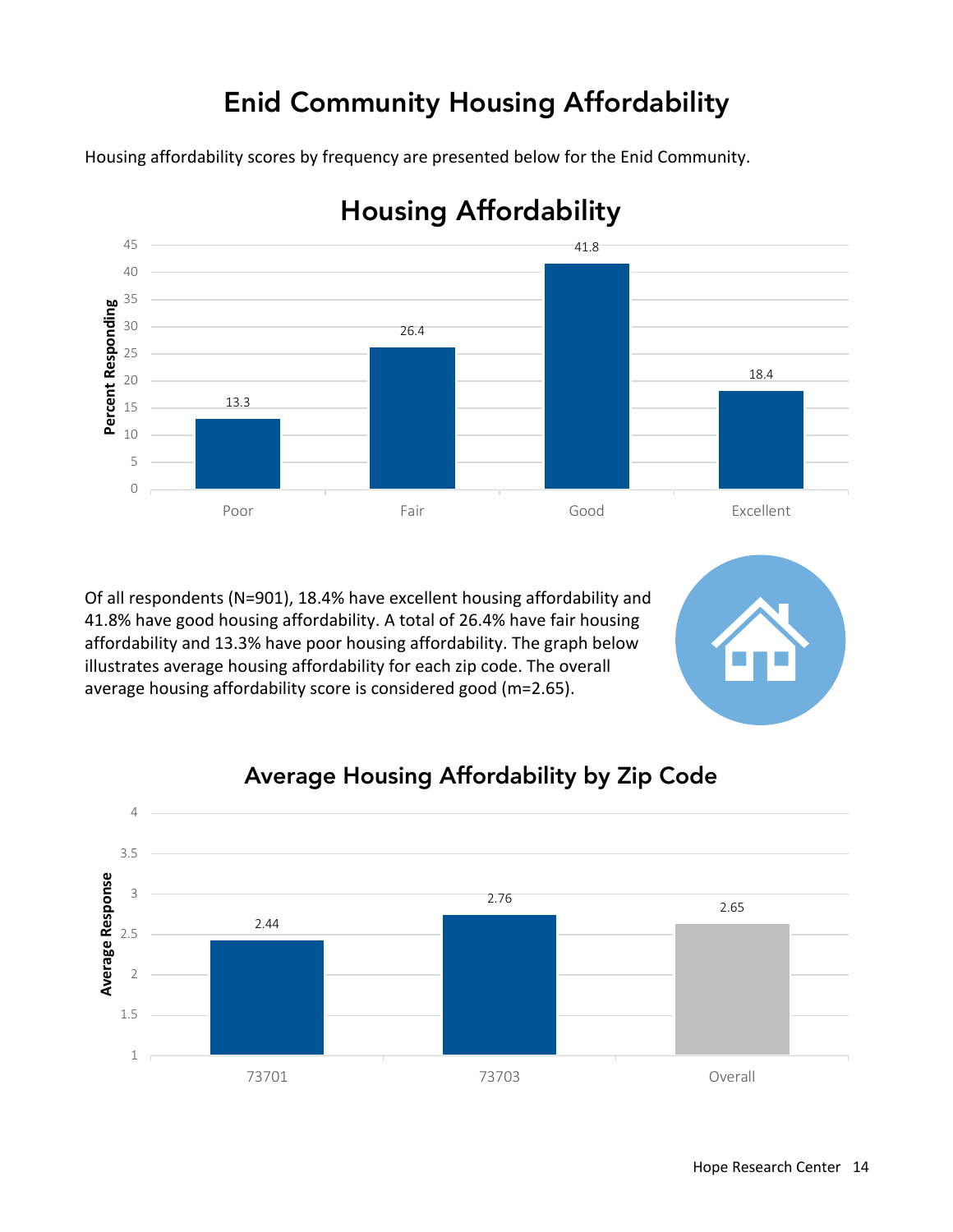## Enid Community Neighborhood Walking Conditions

Neighborhood walking conditions scores by frequency are presented below for the Enid Community.

![](_page_14_Figure_2.jpeg)

## Neighborhood Walking Conditions

Of all respondents (N=899), 24.9% have excellent neighborhood walking conditions and 36.9% have good neighborhood walking conditions. A total of 23.5% have fair neighborhood walking conditions and 14.7% have poor neighborhood walking conditions. The graph below illustrates average neighborhood walking conditions for each zip code. The overall average housing affordability score is considered good (m=2.72).

#### 4 3.5 **Average Response Average Response** 2.9 3 2.72 2.5 2.32 2 1.5 1 73701 73703 Overall

### Average Neighborhood Walking Conditions by Zip Code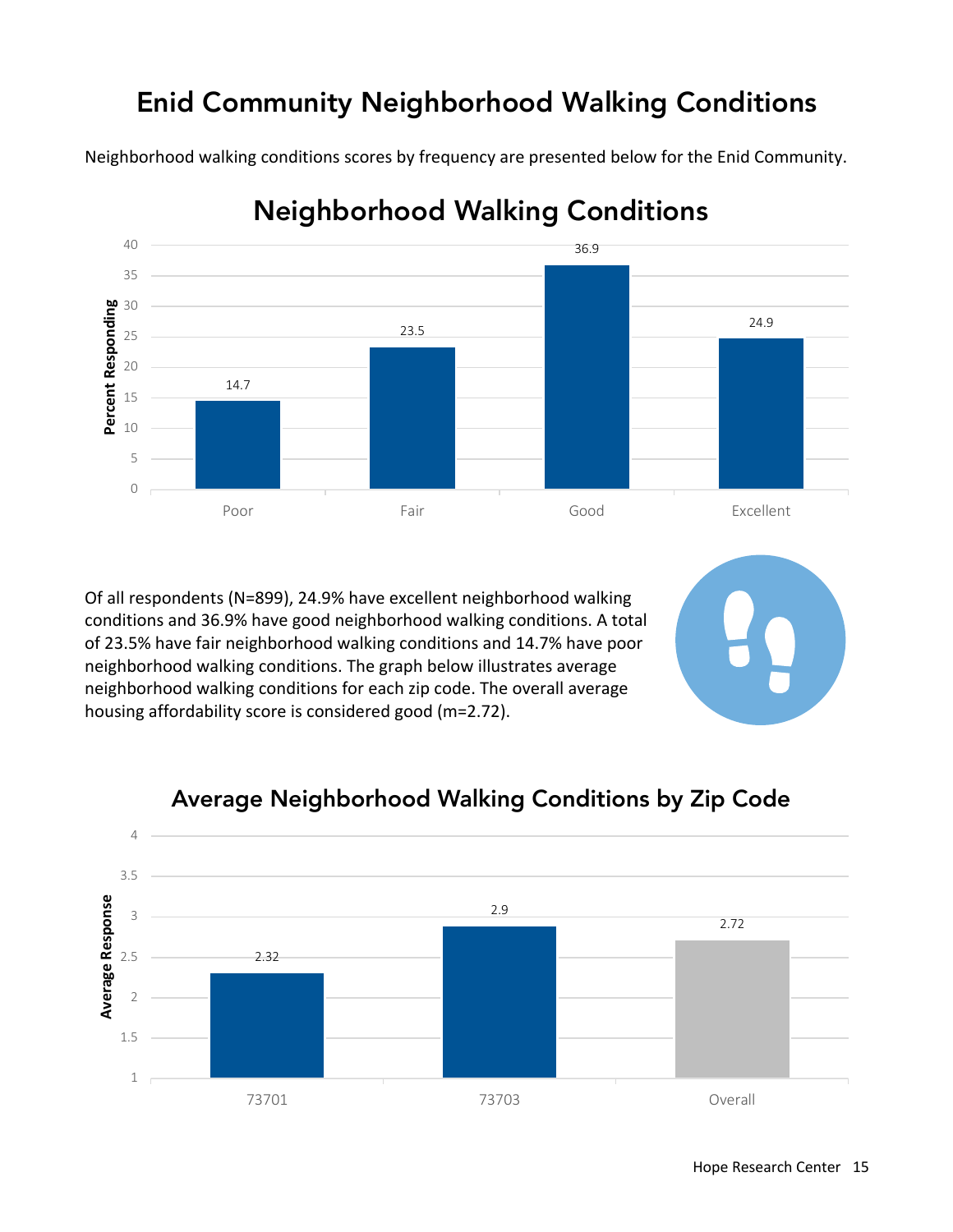## Enid Community Access to Healthcare

Access to healthcare scores by frequency are presented below for the Enid Community.

![](_page_15_Figure_2.jpeg)

### Access to Healthcare

Of all respondents (N=898), 26.4% have excellent access to healthcare and 40.1% have good access to healthcare. A total of 21.8% have fair access and 11.7% have poor access. The graph below illustrates average access to healthcare for each zip code. The overall average access to healthcare score is considered good (m=2.81).

#### Average Access to Healthcare by Zip Code

![](_page_15_Figure_6.jpeg)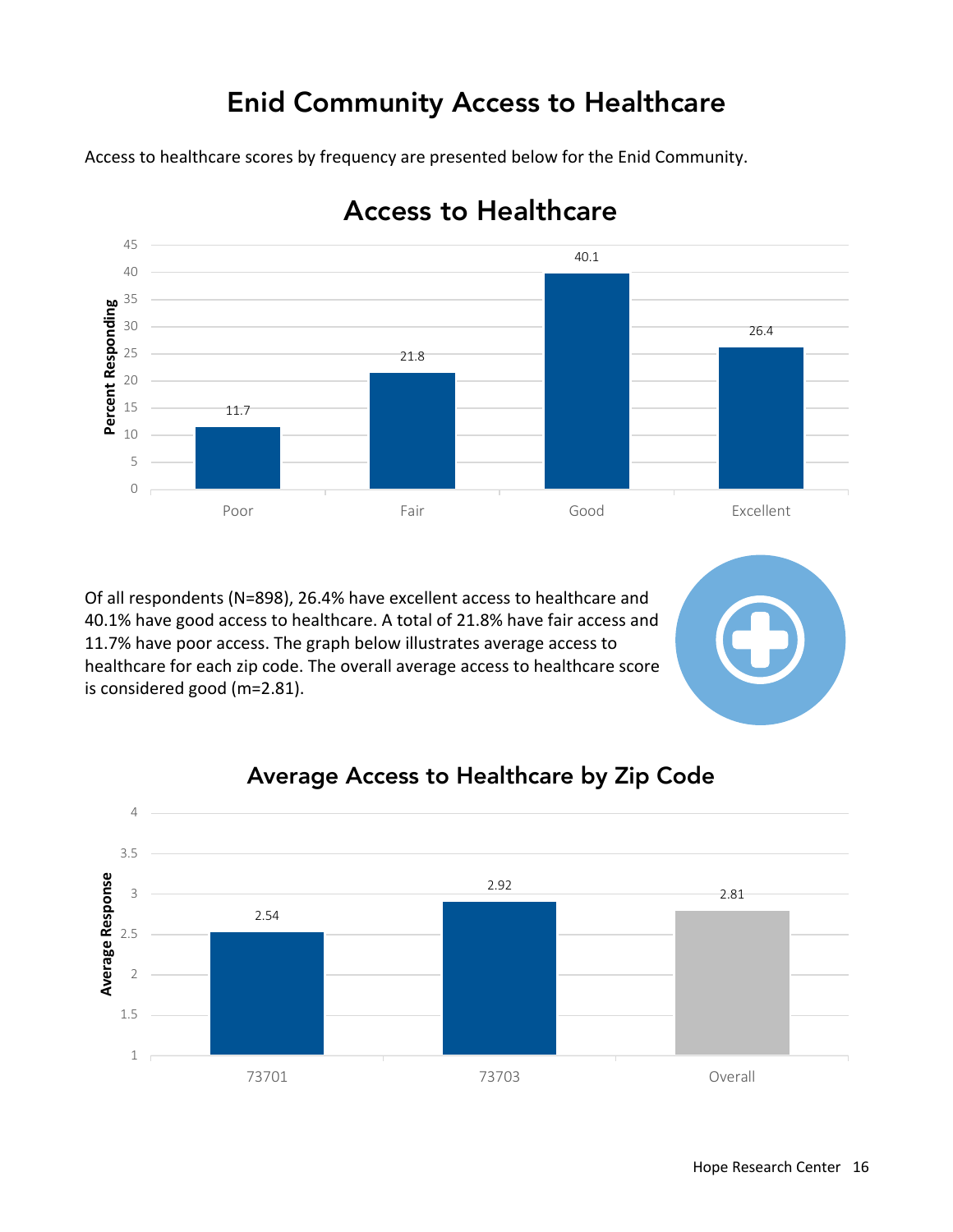## Enid Community Ability to Manage Finances

Ability to obtain manage finances scores by frequency are presented below for the Enid Community.

![](_page_16_Figure_2.jpeg)

### Ability to Manage Finances

Of all respondents (N=899), 34.8% have excellent ability to manage finances and 42.0% have good ability to manage finances. A total of 18.5% have fair ability and 4.7% have poor ability. The graph below illustrates average ability to manage finances scores for each zip code. The overall average ability to manage finances score is considered good (m=3.07).

#### Average Abillity to Manage Finances by Zip Code

![](_page_16_Figure_6.jpeg)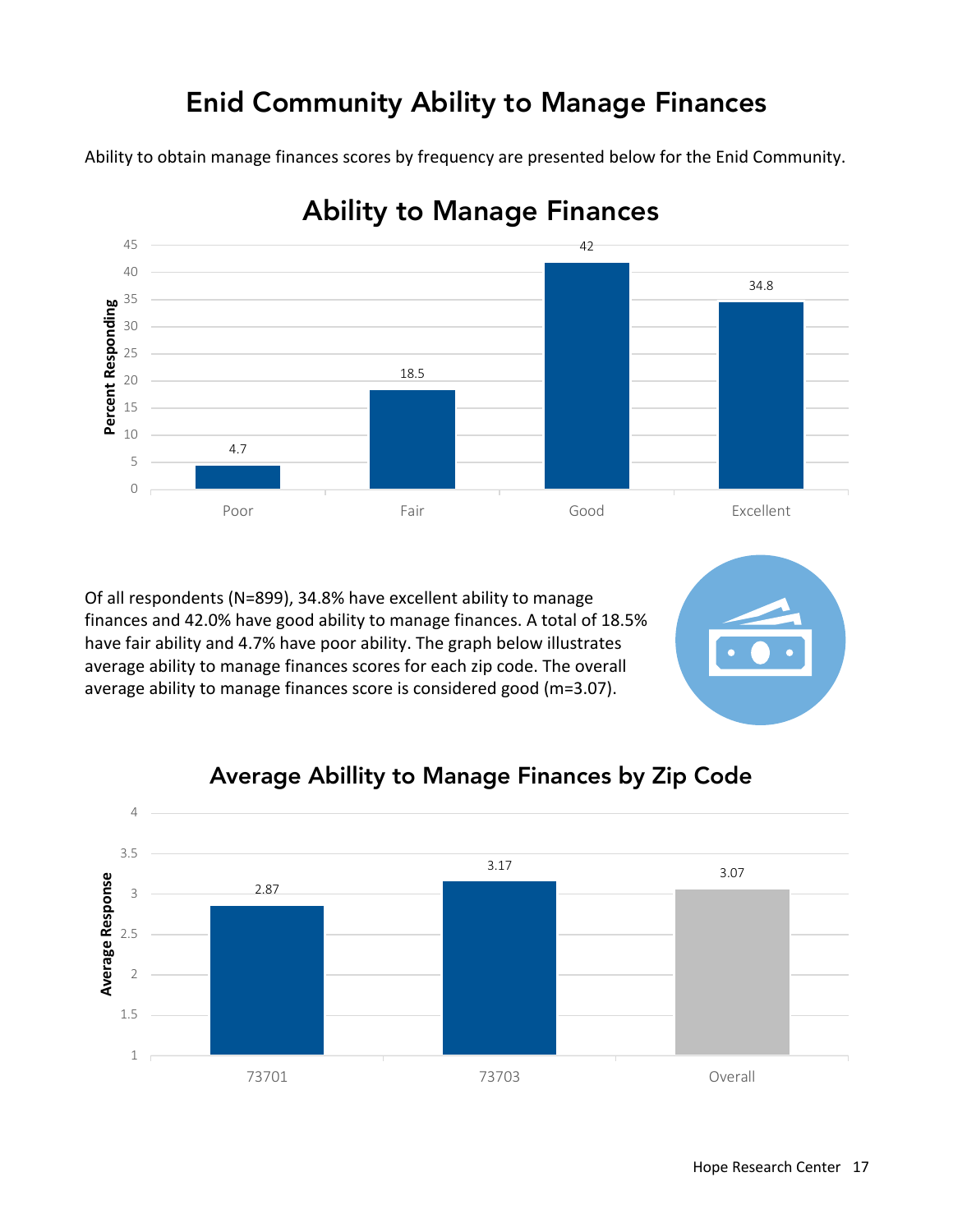## Enid Community Educational Opportunities

Educational opportunities scores by frequency are presented below for the Enid Community.

![](_page_17_Figure_2.jpeg)

## Educational Opportunities

Of all respondents (N=901), 32.5% indicated strongly agree and 53.3% indicated agree that they have educational opportunities in Enid beyond high school or GED. A total of 9.0% indicated disagree and 5.2% indicated strongly disagree. The graph below illustrates average educational opportunities scores for each zip code. The overall average educational opportunities score is considered good (m=3.13).

### Average Educational Opportunities by Zip Code

![](_page_17_Figure_6.jpeg)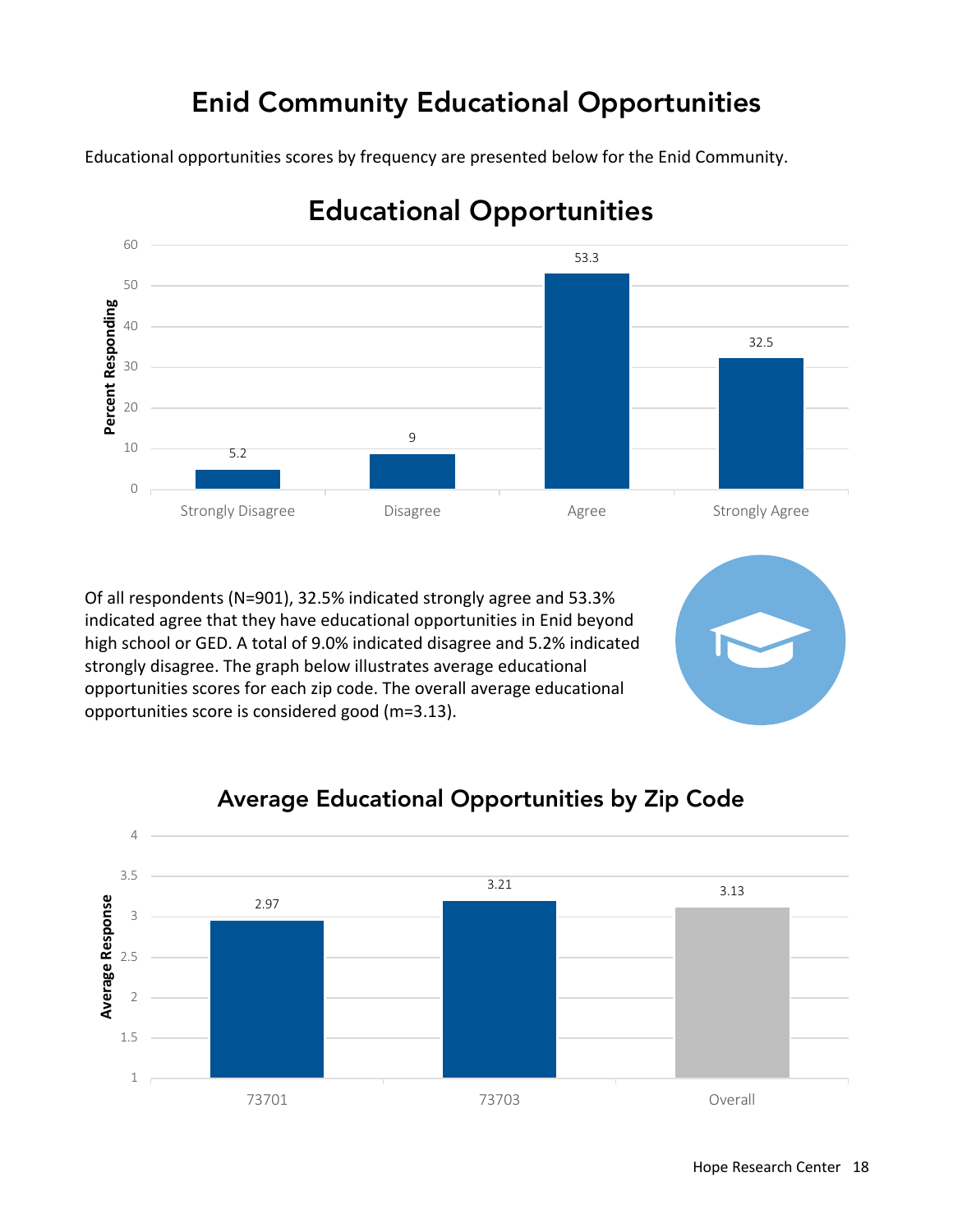### Relationships with Hope and Collective Hope

Table 1

| <b>Survey Item</b>                                                                        | Hope      | <b>Collective Hope</b> |
|-------------------------------------------------------------------------------------------|-----------|------------------------|
| Happiness                                                                                 | $.560**$  | $.394**$               |
| Life Satisfaction                                                                         | $.578**$  | $.404**$               |
| I have people in my community I can call when I need help (family, friends, church, etc.) | $.534**$  | $.512**$               |
| I know how to access social and community resources when I need help                      | $.527**$  | .499 **                |
| Enid is a hopeful place                                                                   | $.505***$ | $.812***$              |
| I trust my community leaders to do the right thing                                        | $.428**$  | $.787**$               |
| How would you rate your access to transportation                                          | $.382**$  | $.388***$              |
| How would you rate your ability to obtain nutritious food                                 | $.483***$ | $.460**$               |
| How would you rate your access to clean/safe water                                        | .454**    | $.461***$              |
| How would you rate safety in your neighborhood                                            | $.453***$ | $.440**$               |
| How would you rate the affordability of your housing                                      | $.381***$ | $.404**$               |
| How would you rate the walking conditions of your neighborhood                            | $.371***$ | $.457**$               |
| How would you rate your access to health care                                             | $.450**$  | $.454**$               |
| How would you rate your ability to manage your finances                                   | $.397**$  | $.460**$               |
| There are adequate educational opportunities in Enid beyond high school or GED            | $.390**$  | $.468**$               |

\*\*Note: the correlation is statistically significant p<.001

#### Correlations with Hope and Collective Hope

A correlation demonstrates the relationship between two variables. Both the size and direction of the value is important. The size or strength of the correlation is based on Cohen's effect size heuristic (Cohen, 1992). A value of .10 or higher is considered small, while a value of .30 is considered moderate and a value of .50 is considered strong. Concerning the direction, a positive correlation denotes that higher scores on one variable coincide with higher scores on the other variable. A negative correlation means that higher scores on one variable coincide with lower scores on the other variable. For example, the correlation between hope and life satisfaction (r=.578) is strong and positive. As hope increases, life satisfaction scores increase.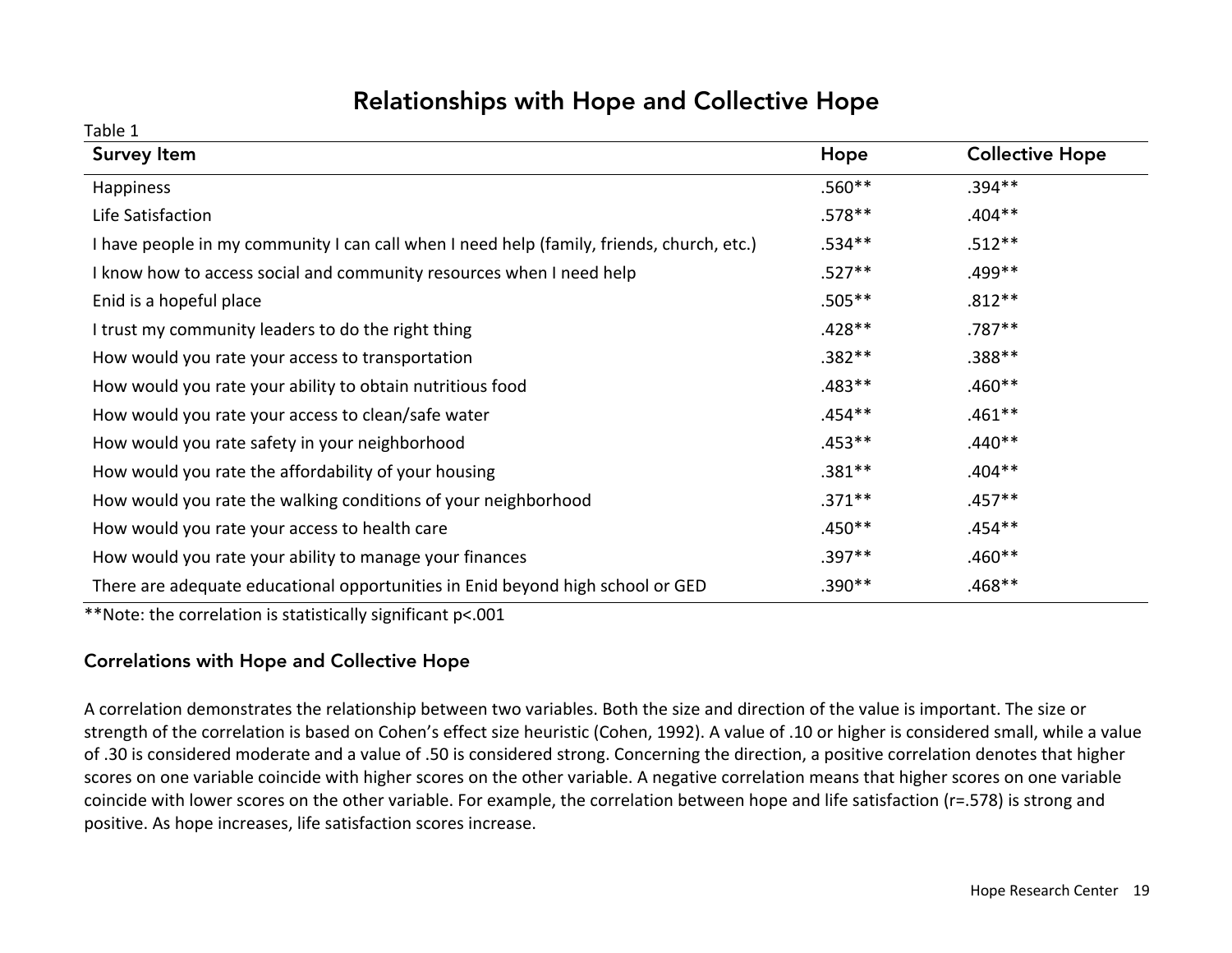### Average Scores by Gender

#### Table 2

|                                  | Female |      | Male  |       |            |
|----------------------------------|--------|------|-------|-------|------------|
|                                  | Avg.   | SD   | Avg.  | SD    | F          |
| Hope                             | 52.15  | 9.90 | 51.14 | 10.79 | 1.842      |
| Collective Hope                  | 24.64  | 7.08 | 23.97 | 7.57  | 1.660      |
| Happiness                        | 5.65   | 1.24 | 5.71  | 1.25  | .515       |
| Life Satisfaction                | 7.17   | 2.22 | 7.18  | 2.18  | .004       |
| Social support                   | 4.90   | 1.37 | 4.79  | 1.36  | 1.192      |
| Community resources              | 4.59   | 1.29 | 4.24  | 1.44  | $**13.621$ |
| Enid is a hopeful place          | 4.08   | 1.45 | 4.02  | 1.54  | .244       |
| Trust in community leaders       | 3.68   | 1.53 | 3.63  | 1.69  | .226       |
| Access to transportation         | 3.09   | .97  | 3.00  | .99   | 1.736      |
| Access to nutritious food        | 3.15   | .91  | 3.14  | .93   | .021       |
| Access to clean/safe water       | 3.25   | .86  | 3.28  | .78   | .295       |
| Neighborhood safety              | 3.12   | .87  | 3.09  | .83   | .237       |
| Housing affordability            | 2.69   | .91  | 2.60  | .96   | 1.742      |
| Neighborhood walking conditions  | 2.71   | .98  | 2.79  | 1.02  | 1.370      |
| Access to health care            | 2.82   | .93  | 2.83  | .98   | .022       |
| Ability to manage your finances  | 3.07   | .84  | 3.08  | .85   | .050       |
| <b>Educational opportunities</b> | 3.17   | .75  | 3.08  | .82   | 2.359      |

Note: Female N=599, Male N=287

A series of Analysis of Variance models were computed to examine differences in average scores between groups. The F-value denotes if statistical significance was found. Findings with an asterisk indicate statistical significance (\*\*p<.001; \*p<.05). Regarding gender, the only finding that was statistically significant was community resources. Females have a higher perceived access to community resources compared to Males. Hope and Collective Hope did not differ based on gender.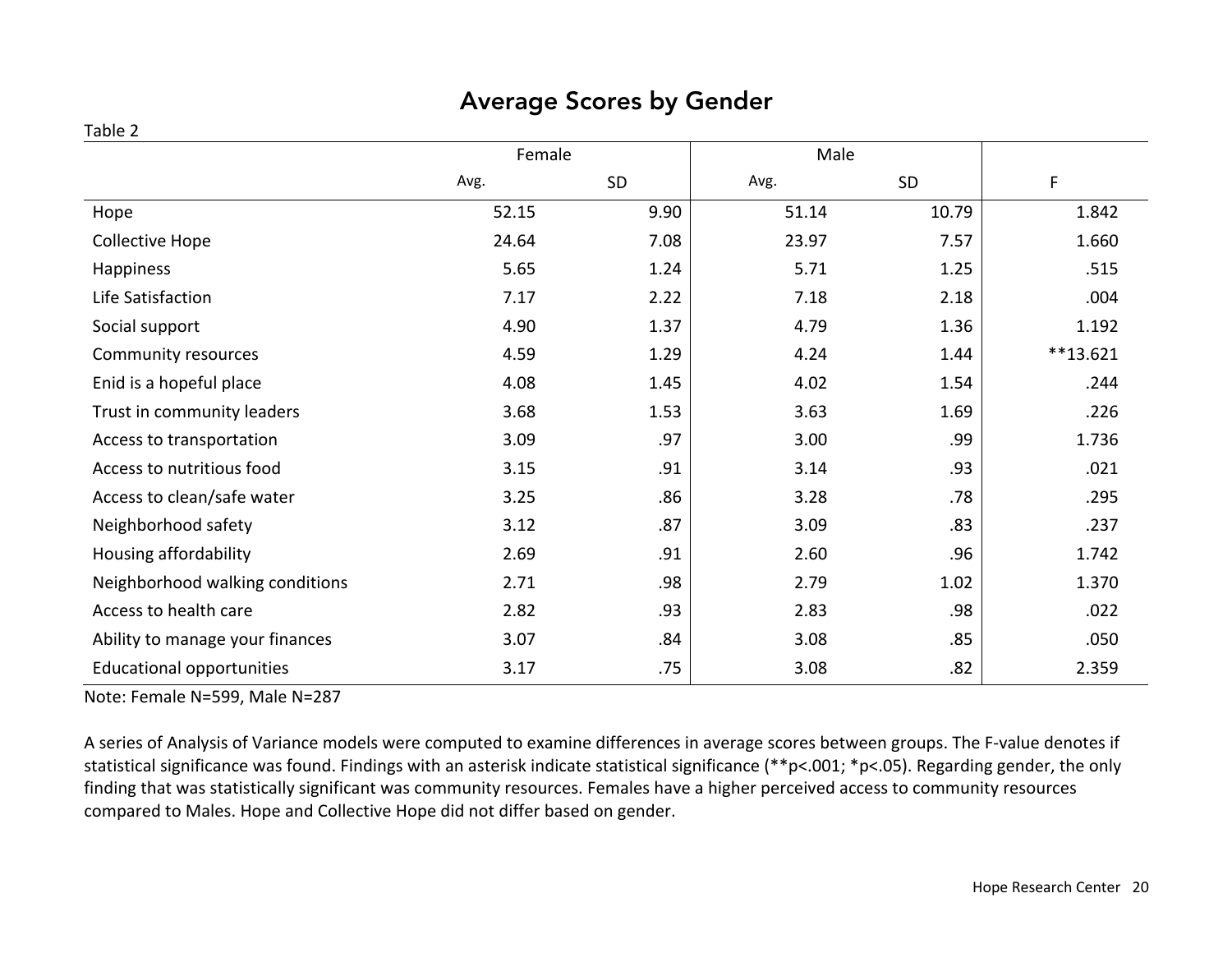#### Average Scores by Age

#### Table 3

|                                  | 18-24 |           | $25 - 34$<br>35-44 |           | 45-54 |           | 55-64 |       | 65-74 |           | $75+$ |           |       |      |            |
|----------------------------------|-------|-----------|--------------------|-----------|-------|-----------|-------|-------|-------|-----------|-------|-----------|-------|------|------------|
|                                  | Avg.  | <b>SD</b> | Avg.               | <b>SD</b> | Avg.  | <b>SD</b> | Avg.  | SD    | Avg.  | <b>SD</b> | Avg.  | <b>SD</b> | Avg.  | SD   | F          |
| Hope                             | 47.64 | 8.29      | 49.68              | 11.40     | 49.55 | 11.80     | 51.91 | 10.73 | 53.55 | 9.16      | 53.88 | 8.14      | 53.00 | 9.40 | **4.769    |
| Collective Hope                  | 22.26 | 9.09      | 25.47              | 7.31      | 23.23 | 7.67      | 23.53 | 7.77  | 25.17 | 6.93      | 24.67 | 6.51      | 25.03 | 7.04 | $*2.426$   |
| Happiness                        | 5.59  | 1.37      | 5.55               | 1.39      | 5.48  | 1.33      | 5.41  | 1.33  | 5.88  | 1.03      | 5.98  | 1.04      | 6.21  | 0.85 | **5.588    |
| Life Satisfaction                | 7.13  | 2.12      | 6.95               | 2.25      | 6.50  | 2.47      | 6.96  | 2.23  | 7.67  | 1.89      | 7.73  | 1.97      | 7.47  | 2.55 | **6.760    |
| Social support                   | 4.70  | 1.49      | 4.91               | 1.39      | 4.81  | 1.43      | 4.72  | 1.46  | 4.89  | 1.29      | 4.92  | 1.43      | 5.06  | 1.28 | 0.598      |
| Community resources              | 3.91  | 1.62      | 4.41               | 1.41      | 4.29  | 1.43      | 4.41  | 1.40  | 4.60  | 1.24      | 4.79  | 1.12      | 4.38  | 1.37 | **2.819    |
| Enid is a hopeful place          | 3.52  | 1.62      | 4.21               | 1.49      | 3.80  | 1.61      | 3.92  | 1.48  | 4.24  | 1.36      | 4.12  | 1.45      | 4.35  | 1.48 | $***2.746$ |
| Trust community leaders          | 3.39  | 1.90      | 3.89               | 1.66      | 3.54  | 1.70      | 3.54  | 1.59  | 3.65  | 1.46      | 3.73  | 1.51      | 3.76  | 1.48 | 1.023      |
| Access to transportation         | 2.57  | 0.79      | 2.95               | 1.06      | 2.91  | 1.01      | 3.16  | 0.91  | 3.18  | 0.96      | 3.13  | 0.96      | 2.91  | 1.07 | **3.070    |
| Access to nutritious food        | 2.57  | 0.84      | 2.92               | 0.98      | 2.87  | 0.99      | 3.15  | 0.91  | 3.29  | 0.85      | 3.50  | 0.67      | 3.44  | 0.86 | **10.787   |
| Access to clean/safe water       | 2.74  | 0.81      | 3.19               | 0.92      | 3.02  | 0.94      | 3.29  | 0.80  | 3.35  | 0.80      | 3.48  | 0.63      | 3.29  | 0.87 | **6.074    |
| Neighborhood safety              | 2.57  | 1.08      | 3.03               | 0.93      | 2.97  | 0.97      | 3.10  | 0.83  | 3.20  | 0.75      | 3.29  | 0.72      | 3.29  | 0.80 | $**4.160$  |
| Housing affordability            | 2.39  | 0.98      | 2.54               | 0.93      | 2.42  | 0.93      | 2.59  | 0.95  | 2.80  | 0.92      | 2.98  | 0.76      | 3.00  | 0.89 | **7.304    |
| Neighborhood walkability         | 2.52  | 1.12      | 2.70               | 1.04      | 2.51  | 1.02      | 2.75  | 1.02  | 2.78  | 0.95      | 2.91  | 0.91      | 3.00  | 0.92 | **2.951    |
| Access to health care            | 2.09  | 1.08      | 2.55               | 1.04      | 2.64  | 0.99      | 2.76  | 0.89  | 3.00  | 0.87      | 3.15  | 0.77      | 3.29  | 0.97 | $**10.821$ |
| Ability to manage finances       | 2.70  | 0.93      | 2.86               | 0.88      | 2.83  | 0.90      | 3.08  | 0.80  | 3.20  | 0.77      | 3.40  | 0.69      | 3.50  | 0.83 | **10.825   |
| <b>Educational opportunities</b> | 2.96  | 0.71      | 3.10               | 0.79      | 3.01  | 0.81      | 3.03  | 0.79  | 3.28  | 0.74      | 3.29  | 0.71      | 3.18  | 0.87 | **3.645    |

Note: 18-24 N=23, 25-34 N=132, 35-44 N=197, 45-54 N=185, 55-64 N=203, 65-74 N=122, 75+ N=34

A series of Analysis of Variance models were computed to examine differences in average scores between groups. The F-value denotes if statistical significance was found. Findings with an asterisk indicate statistical significance (\*\*p<.001; \*p<.05). Regarding age, several findings were statistically significant. For example, hope scores increase as age category increases.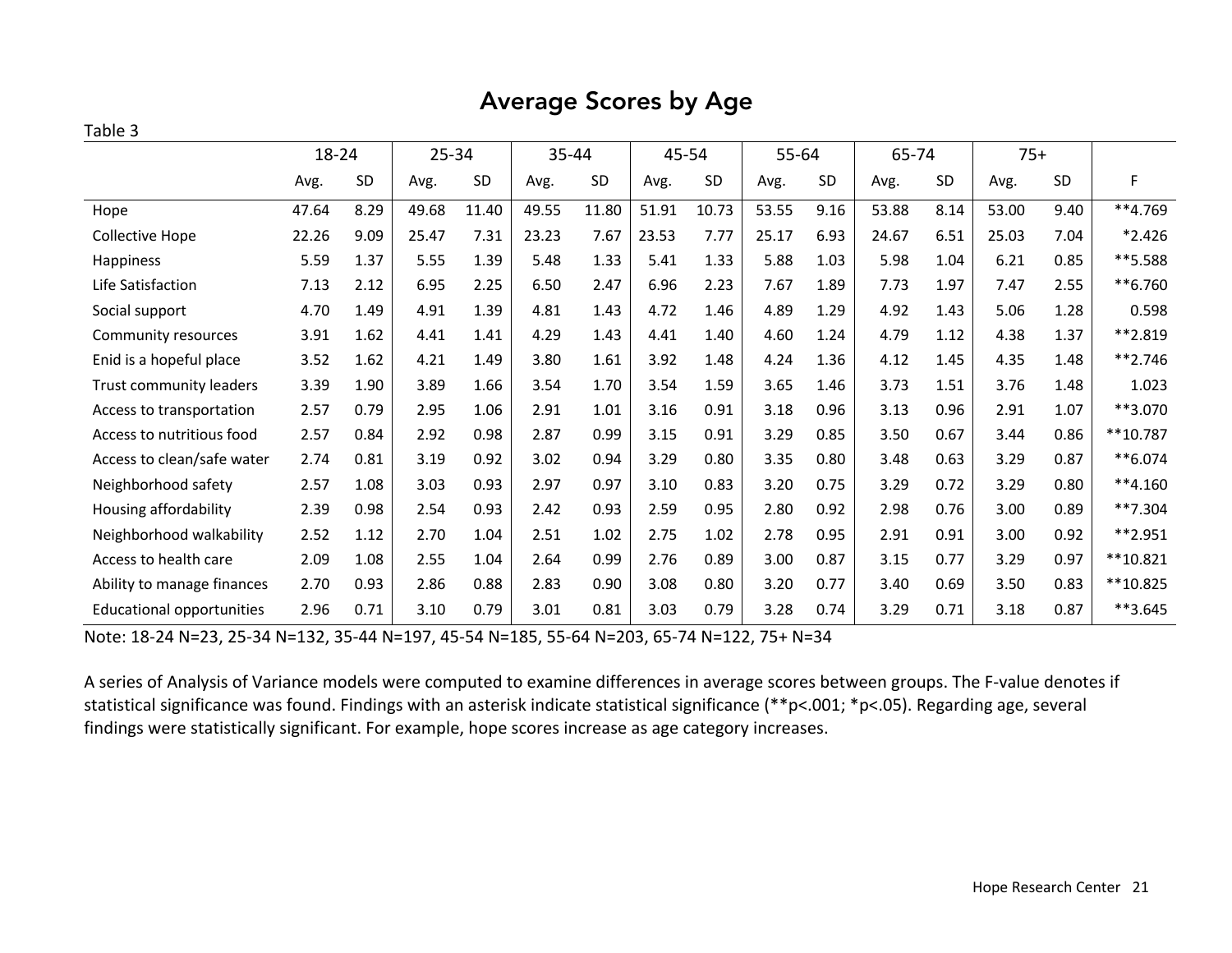### Average Scores by Education

#### Table 4

|                                  | Less than HS |       | HS/GED |       | Tech School |           | Some College |           | College |       | Post Grad |           |            |
|----------------------------------|--------------|-------|--------|-------|-------------|-----------|--------------|-----------|---------|-------|-----------|-----------|------------|
|                                  | Avg.         | SD    | Avg.   | SD    | Avg.        | <b>SD</b> | Avg.         | <b>SD</b> | Avg.    | SD    | Avg.      | <b>SD</b> | F          |
| Hope                             | 43.77        | 15.16 | 49.45  | 10.81 | 50.70       | 9.30      | 49.38        | 11.45     | 51.85   | 10.40 | 55.08     | 8.35      | $*$ *9.155 |
| Collective Hope                  | 25.73        | 9.34  | 24.95  | 8.26  | 22.84       | 7.62      | 24.06        | 7.71      | 23.99   | 7.57  | 24.78     | 6.14      | 1.056      |
| Happiness                        | 6.25         | 1.24  | 5.66   | 1.47  | 5.48        | 1.16      | 5.57         | 1.32      | 5.60    | 1.18  | 5.84      | 1.16      | $*2.158$   |
| Life Satisfaction                | 6.62         | 3.22  | 6.96   | 2.84  | 6.81        | 2.35      | 6.82         | 2.26      | 7.16    | 2.10  | 7.61      | 1.83      | $*3.242$   |
| Social support                   | 4.44         | 1.86  | 4.86   | 1.38  | 4.52        | 1.45      | 4.75         | 1.50      | 4.82    | 1.37  | 5.06      | 1.26      | 2.186      |
| Community resources              | 4.13         | 1.75  | 4.28   | 1.31  | 4.07        | 1.46      | 4.32         | 1.48      | 4.49    | 1.35  | 4.78      | 1.17      | $**4.415$  |
| Enid is a hopeful place          | 4.63         | 1.63  | 4.15   | 1.55  | 3.79        | 1.57      | 4.01         | 1.60      | 3.97    | 1.48  | 4.11      | 1.37      | 1.163      |
| Trust community leaders          | 4.69         | 1.78  | 3.90   | 1.76  | 3.16        | 1.81      | 3.64         | 1.66      | 3.58    | 1.53  | 3.63      | 1.40      | $3.200*$   |
| Access to transportation         | 2.19         | 1.05  | 2.76   | 1.01  | 2.72        | 0.91      | 2.96         | 0.97      | 3.14    | 0.95  | 3.31      | 0.94      | $**10.044$ |
| Access to nutritious food        | 2.81         | 0.98  | 2.88   | 0.93  | 2.76        | 0.92      | 2.97         | 0.95      | 3.20    | 0.90  | 3.40      | 0.83      | **9.545    |
| Access to clean/safe water       | 3.13         | 0.89  | 3.01   | 0.90  | 2.81        | 0.96      | 3.12         | 0.86      | 3.32    | 0.81  | 3.48      | 0.74      | **9.797    |
| Neighborhood safety              | 2.56         | 1.03  | 2.94   | 0.91  | 2.67        | 0.96      | 2.91         | 0.89      | 3.21    | 0.80  | 3.35      | 0.73      | **12.066   |
| Housing affordability            | 2.56         | 0.89  | 2.57   | 0.93  | 2.26        | 0.97      | 2.47         | 0.96      | 2.71    | 0.93  | 2.88      | 0.84      | **6.878    |
| Neighborhood walkability         | 2.56         | 0.81  | 2.63   | 1.00  | 2.33        | 1.00      | 2.56         | 1.00      | 2.76    | 0.98  | 2.96      | 0.98      | **5.798    |
| Access to health care            | 2.19         | 0.83  | 2.56   | 1.02  | 2.43        | 0.99      | 2.61         | 0.97      | 2.93    | 0.91  | 3.10      | 0.85      | $**12.177$ |
| Ability to manage finances       | 2.25         | 0.78  | 2.74   | 0.93  | 2.84        | 0.83      | 2.95         | 0.80      | 3.17    | 0.84  | 3.32      | 0.74      | **13.378   |
| <b>Educational opportunities</b> | 2.81         | 0.83  | 3.01   | 0.82  | 2.93        | 0.90      | 3.02         | 0.83      | 3.19    | 0.73  | 3.28      | 0.72      | $**4.570$  |

Note: Less than HS N=16, HS/GED N=113, Technical School N=58, Some College N=185, College Graduate N=310, Post Graduate N=216

A series of Analysis of Variance models were computed to examine differences in average scores between groups. The F-value denotes if statistical significance was found. Findings with an asterisk indicate statistical significance (\*\*p<.001; \*p<.05). Regarding education, several findings were statistically significant. For example, hope scores differ based on level of education.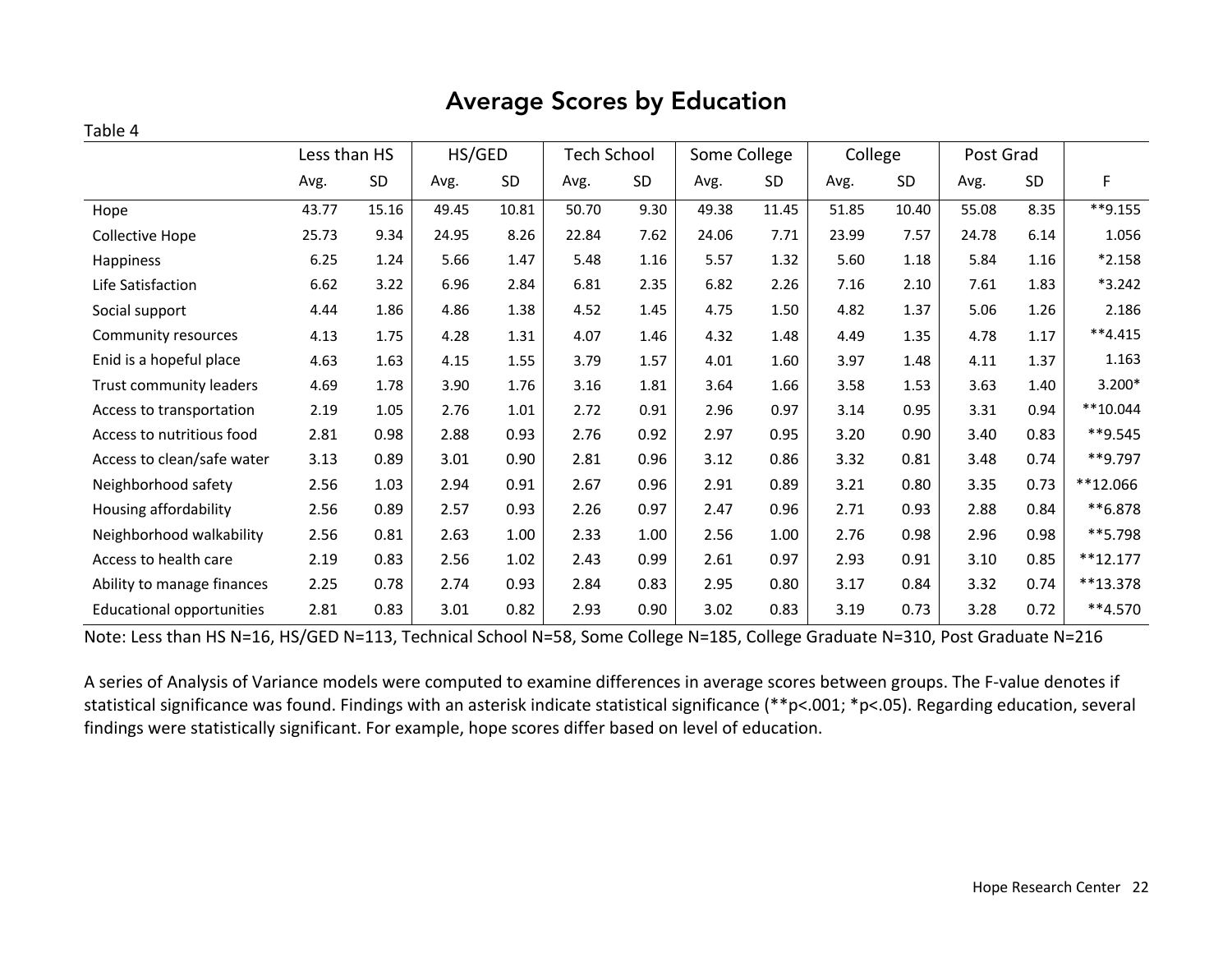### Average Scores by Housing Status

#### Table 5

|                                  | Own Home |      |       | Renting | Living with Family/Friend |       |            |
|----------------------------------|----------|------|-------|---------|---------------------------|-------|------------|
|                                  | Avg.     | SD   | Avg.  | SD      | Avg.                      | SD    | F          |
| Hope                             | 52.86    | 9.51 | 48.72 | 11.60   | 45.38                     | 13.47 | **18.380   |
| Collective Hope                  | 23.97    | 7.17 | 25.76 | 7.55    | 22.71                     | 9.54  | **5.088    |
| Happiness                        | 5.70     | 1.16 | 5.63  | 1.44    | 5.14                      | 1.63  | *3.360     |
| Life Satisfaction                | 7.37     | 2.04 | 6.56  | 2.53    | 5.38                      | 3.03  | $**16.513$ |
| Social support                   | 4.90     | 1.34 | 4.81  | 1.46    | 4.43                      | 1.74  | 2.068      |
| Community resources              | 4.54     | 1.31 | 4.26  | 1.47    | 3.94                      | 1.55  | *5.857     |
| Enid is a hopeful place          | 4.01     | 1.46 | 4.22  | 1.56    | 3.67                      | 1.69  | 2.635      |
| Trust in community leaders       | 3.55     | 1.51 | 4.01  | 1.77    | 3.39                      | 1.93  | $*6.454$   |
| Access to transportation         | 3.16     | 0.95 | 2.74  | 1.01    | 2.64                      | 0.96  | **17.199   |
| Access to nutritious food        | 3.22     | 0.89 | 2.90  | 0.96    | 2.69                      | 0.95  | **13.763   |
| Access to clean/safe water       | 3.30     | 0.82 | 3.14  | 0.87    | 2.86                      | 0.96  | *6.509     |
| Neighborhood safety              | 3.20     | 0.79 | 2.88  | 0.95    | 2.56                      | 1.08  | **18.639   |
| Housing affordability            | 2.76     | 0.89 | 2.35  | 0.95    | 2.31                      | 0.96  | $**17.273$ |
| Neighborhood walking conditions  | 2.76     | 1.00 | 2.63  | 0.96    | 2.53                      | 1.00  | 2.042      |
| Access to health care            | 2.92     | 0.91 | 2.53  | 1.00    | 2.31                      | 1.04  | $**18.110$ |
| Ability to manage your finances  | 3.23     | 0.77 | 2.63  | 0.86    | 2.69                      | 0.95  | **45.278   |
| <b>Educational opportunities</b> | 3.17     | 0.78 | 3.05  | 7.57    | 2.89                      | 0.85  | *3.667     |

Note: Own Home N=670, Renting N=187, and Living with Family/Friend N=36

A series of Analysis of Variance models were computed to examine differences in average scores between groups. The F-value denotes if statistical significance was found. Findings with an asterisk indicate statistical significance (\*\*p<.001; \*p<.05). Regarding housing status, several findings were statistically significant. For example, hope scores differ based on housing status with individuals who own a home having higher hope than those who rent or live with family/friend.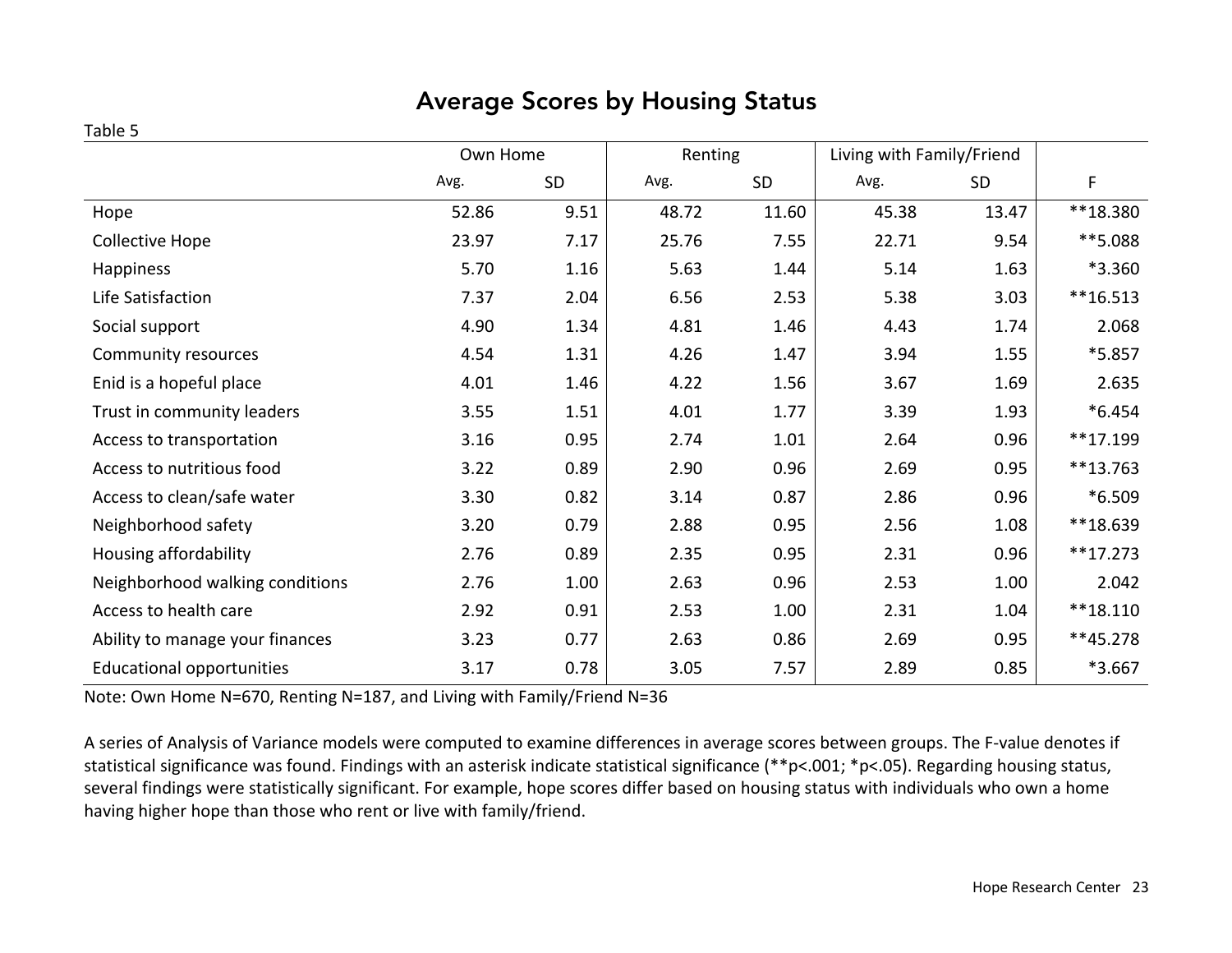### Average Scores by Income

#### Table 6

|                                  | Less than |       | \$20,000 to<br>\$34,999 |           | \$35,000 to |           | \$50,000 to |           | \$75,000 to |           | Over      |           |            |
|----------------------------------|-----------|-------|-------------------------|-----------|-------------|-----------|-------------|-----------|-------------|-----------|-----------|-----------|------------|
|                                  | \$20,000  |       |                         |           | \$49,999    |           | \$74,999    |           | \$99,999    |           | \$100,000 |           |            |
|                                  | Avg.      | SD    | Avg.                    | <b>SD</b> | Avg.        | <b>SD</b> | Avg.        | <b>SD</b> | Avg.        | <b>SD</b> | Avg.      | <b>SD</b> | F          |
| Hope                             | 44.61     | 12.63 | 47.77                   | 11.33     | 49.56       | 10.19     | 51.88       | 10.08     | 53.06       | 10.07     | 55.31     | 8.15      | $**19.437$ |
| <b>Collective Hope</b>           | 24.19     | 8.90  | 23.44                   | 8.47      | 22.70       | 7.64      | 24.15       | 7.08      | 24.12       | 7.44      | 25.55     | 6.24      | $**2.663$  |
| Happiness                        | 5.43      | 1.46  | 5.56                    | 1.30      | 5.42        | 1.35      | 5.52        | 1.36      | 5.77        | 1.09      | 5.92      | $1.01\,$  | $**4.261$  |
| Life Satisfaction                | 5.96      | 2.98  | 6.46                    | 2.45      | 6.69        | 2.23      | 7.07        | 2.10      | 7.52        | 1.83      | 7.88      | 1.73      | **15.448   |
| Social support                   | 4.52      | 1.62  | 4.67                    | 1.56      | 4.58        | 1.52      | 4.73        | 1.46      | 5.04        | 1.13      | 5.10      | 1.20      | $**5.631$  |
| Community resources              | 4.12      | 1.47  | 4.13                    | 1.52      | 4.30        | 1.35      | 4.32        | 1.37      | 4.69        | 1.29      | 4.75      | 1.22      | **6.199    |
| Enid is a hopeful place          | 4.06      | 1.73  | 3.69                    | 1.69      | 3.79        | 1.57      | 3.94        | 1.45      | 4.08        | 1.45      | 4.29      | 1.33      | $**3.251$  |
| Trust community leaders          | 3.99      | 1.87  | 3.62                    | 1.78      | 3.37        | 1.70      | 3.42        | 1.46      | 3.52        | 1.51      | 3.83      | 1.47      | **3.046    |
| Access to transportation         | 2.50      | 1.01  | 2.83                    | 1.00      | 2.83        | 0.97      | 3.09        | 0.96      | 3.17        | 0.94      | 3.34      | 0.90      | $**13.132$ |
| Access to nutritious food        | 2.66      | 0.94  | 2.83                    | 0.99      | 3.02        | 0.85      | 3.12        | 0.92      | 3.24        | 0.91      | 4.41      | 0.81      | **12.972   |
| Access to clean/safe water       | 2.91      | 0.99  | 2.95                    | 0.90      | 3.02        | 0.87      | 3.25        | 0.83      | 3.29        | 0.82      | 3.54      | 0.65      | **13.568   |
| Neighborhood safety              | 2.71      | 0.99  | 2.75                    | 0.99      | 2.90        | 0.80      | 3.01        | 0.85      | 3.20        | 0.82      | 3.48      | 0.62      | **20.252   |
| Housing affordability            | 2.46      | 0.96  | 2.27                    | 0.99      | 2.57        | 0.79      | 2.58        | 0.92      | 2.64        | 0.89      | 2.96      | 0.87      | $**10.694$ |
| Neighborhood walkability         | 2.47      | 1.07  | 2.40                    | 0.96      | 2.58        | 0.89      | 2.60        | 0.97      | 2.77        | 0.98      | 3.06      | 0.96      | $**10.424$ |
| Access to health care            | 2.28      | 1.06  | 2.42                    | 0.98      | 2.64        | 0.93      | 2.82        | 0.93      | 3.00        | 0.88      | 3.12      | 0.84      | **18.390   |
| Ability to manage finances       | 2.40      | 0.90  | 2.74                    | 0.84      | 2.95        | 0.80      | 3.05        | 0.87      | 3.18        | 0.76      | 3.43      | 0.66      | **27.930   |
| <b>Educational opportunities</b> | 2.94      | 0.84  | 3.04                    | 0.75      | 3.04        | 0.78      | 3.08        | 0.78      | 3.20        | 0.74      | 3.26      | 0.70      | **3.464    |

Note: Less than \$20,000 N=90, \$20,000 to \$34,999 N=103, \$35,000 to \$49,999 N=106, \$50,000 to \$74,999 N=173, \$75,000 to \$99,999 N=164, Over \$100,000 N=241

A series of Analysis of Variance models were computed to examine differences in average scores between groups. The F-value denotes if statistical significance was found. Findings with an asterisk indicate statistical significance (\*\*p<.001; \*p<.05). Regarding income, several findings were statistically significant. For example, hope scores differ based on income with individuals who have a lower income having lower hope than those with higher income.